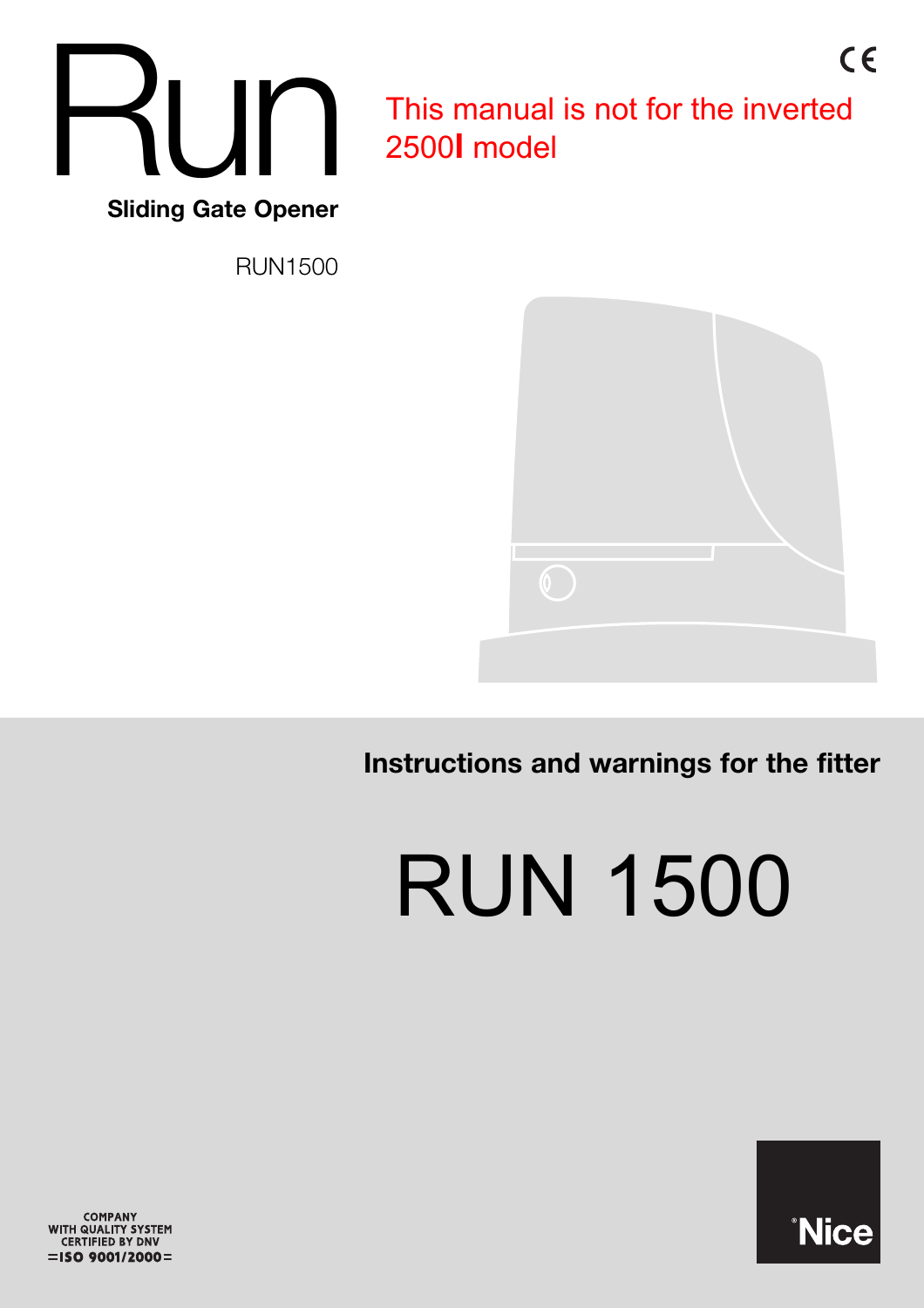## **ENGLISH**

This Addendum provides the specific data of products RB400 and RUN1500; tables 2 and 3 also contain data specified in the reference manual of the product Robus 600-1000.

**APPLICATION LIMITS:** in general, RB400 is designed for the automation of gates with weights up to 400 Kg and lengths up to 7 m, while RUN1500 is designed for the automation of gates with weights up to 1500 Kg and lengths up to 14 m; see table 1 and 2. The length of the leaf enables the calculation of the maximum number of cycles per hour and the maximum number of consecutive cycles, while the weight enables calculation of the percentage of reduction in the number of cycles at the maximum admissible speed.

| Table 2: limits in relation to the leaf length |              |                          |               |                |              |                            |               |                |  |
|------------------------------------------------|--------------|--------------------------|---------------|----------------|--------------|----------------------------|---------------|----------------|--|
| Leaf length (m)                                |              | maximum cycles/hour      |               |                |              | maximum consecutive cycles |               |                |  |
|                                                | <b>RB400</b> | <b>RB600</b>             | <b>RB1000</b> | <b>RUN1500</b> | <b>RB400</b> | <b>RB600</b>               | <b>RB1000</b> | <b>RUN1500</b> |  |
| Up to $4$                                      | 35           | 40                       | 50            | 60             | 14           | 20                         | 25            | 30             |  |
| $4 - 6$                                        | 23           | 25                       | 33            | 40             |              | 13                         | 16            | 20             |  |
| $6 - 7$                                        | 20           | 23                       | 28            | 34             | 10           |                            | 14            | 17             |  |
| $7 - 8$                                        |              | 20                       | 25            | 30             | $\sim$       | 10                         | 12            | 15             |  |
| $8 - 10$                                       | $\sim$       | $\overline{\phantom{a}}$ | 20            | 24             | $\sim$       | $\sim$                     | 10            | 12             |  |
| $10 - 12$                                      | -            | $\overline{\phantom{a}}$ | 16            | 20             | $\sim$       |                            | -             | 10             |  |
| $12 - 14$                                      | $\sim$       | ۰                        | $\sim$        | 17             | $\sim$       |                            |               |                |  |

| Table 3: limits in relation to the leaf weight |              |              |                      |                |                          |                |                |                |
|------------------------------------------------|--------------|--------------|----------------------|----------------|--------------------------|----------------|----------------|----------------|
| Leaf weight (kg)                               |              |              | percentage of cycles |                | maximum admissible speed |                |                |                |
|                                                | <b>RB400</b> | <b>RB600</b> | <b>RB1000</b>        | <b>RUN1500</b> | <b>RB400</b>             | <b>RB600</b>   | RB1000         | <b>RUN1500</b> |
| Up to 200                                      | 100%         | 100%         | 100%                 | 100%           | V <sub>6</sub>           | V <sub>6</sub> | V <sub>6</sub> | V <sub>6</sub> |
| $200 - 400$                                    | 50%          | 80%          | 90%                  | 100%           | V <sub>5</sub>           | V <sub>5</sub> | V <sub>5</sub> | V <sub>6</sub> |
| $400 - 500$                                    |              | 60%          | 60%                  | 95%            |                          | V <sub>4</sub> | V <sub>4</sub> | V <sub>6</sub> |
| $500 - 600$                                    |              | 50%          | 100%                 | 90%            |                          | V <sub>3</sub> | V <sub>4</sub> | V <sub>5</sub> |
| $600 - 700$                                    | ٠            | $\sim$       | 50%                  | 85%            | $\sim$                   |                | V3             | V <sub>5</sub> |
| $700 - 800$                                    | ٠            | $\sim$       | 47%                  | 80%            | ٠                        | ۰              | V3             | V <sub>5</sub> |
| $800 - 900$                                    | ٠            | $\sim$       | 45%                  | 75%            | $\sim$                   |                | V3             | V <sub>5</sub> |
| $900 - 1000$                                   | ٠            | $\sim$       | 40%                  | 70%            | $\overline{a}$           | ۰              | V3             | V <sub>4</sub> |
| $1000 - 1200$                                  | ٠            | $\sim$       |                      | 60%            | $\sim$                   |                | ٠              | V <sub>4</sub> |
| 1200 - 1350                                    | ٠            | $\sim$       |                      | 65%            | $\sim$                   |                | ٠              | V3             |
| 1350 - 1500                                    | ٠            | $\sim$       |                      | 60%            | $\sim$                   |                | ٠              | V <sub>3</sub> |

| <b>TECHNICAL SPECIFICATIONS</b>                                                                                     |                                                                                                                                                |                                                                          |                                                                                              |                                                                                |  |  |
|---------------------------------------------------------------------------------------------------------------------|------------------------------------------------------------------------------------------------------------------------------------------------|--------------------------------------------------------------------------|----------------------------------------------------------------------------------------------|--------------------------------------------------------------------------------|--|--|
| MODEL:                                                                                                              | <b>RB400</b>                                                                                                                                   | RB600-RB600P                                                             | RB1000-RB1000P                                                                               | <b>RUN1500</b>                                                                 |  |  |
| Pinion                                                                                                              | Pinion Z: 15:<br>Module: 4:<br>Pitch: 12.6 mm:<br>Primitive<br>diameter: 60 mm                                                                 | Pinion Z: 15; Module: 4;<br>Pitch: 12.6 mm:<br>Primitive diameter: 60 mm |                                                                                              | Pinion Z: 18.<br>Module: 4:<br>Pitch: 12.6 mm:<br>Primitive<br>diameter: 72 mm |  |  |
| Maximum start-up torque<br>[corresponding to the capacity to generate a<br>set force to move the gate leaf          | 12 Nm<br>[400 N]                                                                                                                               | 18 Nm<br>[600 N]                                                         | 27 Nm<br>[900 N]                                                                             | 35 Nm<br>[1000 N]                                                              |  |  |
| Nominal torque<br>[corresponding to the capacity to generate a<br>set force to move the gate leaf                   | 6 Nm<br>[200 N]                                                                                                                                | 9 Nm<br>[300 N]                                                          | 15 Nm<br>[500 N]                                                                             | 20 Nm<br>[560 N]                                                               |  |  |
| Speed at nominal torque                                                                                             | $0.18 \text{ m/s}$                                                                                                                             | $0.15 \text{ m/s}$                                                       | $0.14 \text{ m/s}$                                                                           | $0.18 \text{ m/s}$                                                             |  |  |
| Speed under no load<br>(the control unit enables programming of six<br>speeds at approx.: 100, 85, 70, 55, 45, 30%) | $0.34 \text{ m/s}$                                                                                                                             | $0.31 \text{ m/s}$                                                       | $0.28 \text{ m/s}$                                                                           | $0.25 \text{ m/s}$                                                             |  |  |
| Maximum frequency of cycles per hour of<br>operation                                                                | 35                                                                                                                                             | 40                                                                       | 50                                                                                           | 60                                                                             |  |  |
| [on a standard gate of 4 m]                                                                                         |                                                                                                                                                |                                                                          | The control unit limits the number of cycles tothe maximum value as stated in tables 2 and 3 |                                                                                |  |  |
| Maximum continuous operation time                                                                                   | 10 minutes                                                                                                                                     |                                                                          |                                                                                              |                                                                                |  |  |
| <b>Application limits</b>                                                                                           | In general Robus and Run are designed for the automation of gates with<br>weights and lengths within the limits specified in tables 2, 3 and 4 |                                                                          |                                                                                              |                                                                                |  |  |
| Maximum power absorption on start-up<br>[corresponding to Amps]                                                     | 330 W                                                                                                                                          | 515 W [2,5 A]<br>[4,8 A version/V1]                                      | 450 W [2,3 A]<br>[4,4 A version/V1]                                                          | 400 W                                                                          |  |  |
| Dimensions (mm) and weight                                                                                          | 330 x 195 h 277<br>8 Kg                                                                                                                        | 330 x 120 h 303<br>11 Kg                                                 | 330 x 210 h 303<br>13 Kg                                                                     | 400 x 255 h 390<br>19 Kg                                                       |  |  |

# 3400 - RUN151

**For sliding gates**

- **EN - Integration to manual Robus 600-1000**
- **IT - Integrazione al manuale Robus 600-1000**
- **FR - Addenda au guide Robus 600-1000**
- **ES - Integración del manual Robus 600-1000**
- **DE - Vervollständigung des Handbuchs Robus 600-1000**
- **PL - Uzupełnienie do instrukcji Robus 600-1000**
- **NL - Aanvulling op de handleiding Robus 600-1000**
- **Nice**

## **DICHIARAZIONE CE DI CONFORMITÀ** */ CE DECLARATION OF CONFORMITY*

**Nota** - Il contenuto di questa dichiarazione corrisponde a quanto dichiarato nell'ultima revisione disponibile, prima della stampa di questo manuale, del documento ufficiale depositato presso la sede di Nice Spa. Il presente testo è stato riadattato per motivi editoriali. / *Note - The contents of this declaration correspond to those of the last revision available of the official document, deposited at the registered offices of Nice S.p.a., before printing of this manual. The text herein has been re-edited for editorial purposes.*

#### **Numero /** *Number***:** 210/ROBUS **Revisione /** *Revision***:** 2

Il sottoscritto Luigi Paro in qualità di Amministratore Delegato, dichiara sotto la propria responsabilità che il prodotto: / *The undersigned Luigi Paro, managing director, declares under his sole responsibility that the following product:*

**Nome produttore /** *Manufacturer's name:* NICE s.p.a. **Indirizzo /** *Address:* Via Pezza Alta 13, 31046 Z.I. Rustignè, Oderzo (TV) Italia / *Italy*

**Tipo /** *Type:* Motoriduttore elettromeccanico con centrale incorporata / *Ac electromechanical gearmotor with built-in control unit*

**Modello /** *Models:* RB600, RB600P, RB1000, RB1000P, RB400KIT, RUN1500

**Accessori /** *Accessories: Ricevente radio SMXI, SMXIS; batteria di emergenza PS124* / *Radio receiver SMXI, SMXIS; buffer battery PS124*

Risulta conforme a quanto previsto dalla direttiva comunitaria: / *Satisfies the essential requirements of the following Directives:*

• 98/37/CE (89/392/CEE modificata) / *98/37/EC (89/392/EEC amended).*

Come previsto dalla direttiva 98/37/CE si avverte che non è consentita la messa in servizio del prodotto sopra indicato finché la macchina, in cui il prodotto è incorporato, non sia stata identificata e dichiarata conforme alla direttiva 98/37/CE / *As specified in the directive 98/37/CEE use of the product specified above is not admitted until the machine on*

*which it is mounted has been identified and declared as conforming to the directive 98/37/CEE.* Inoltre il prodotto risulta conforme a quanto previsto dalle seguenti direttive comunitarie, così come modificate dalla Direttiva 93/68/CEE del consiglio del 22 Luglio 1993: */ Furthermore, the product complies with the specifications of the following EC directives:*

• 2006/95/CEE(ex direttiva 73/23/CE) *. / 2006/95/EEC (ex directive 73/23/EC).*

Secondo le seguenti norme armonizzate: / According to the following harmonised standards: EN 60335-1:1994+A11:1995+A1:1996+A13:1998

+A14:1998+A15:2000+A2:2000+A16:2001

• 2004/108/CEE(ex direttiva 89/336/CEE) */ 2004/108/EEC (ex directive 89/336/EEC).* Secondo la seguente norma armonizzata: / *According to the following harmonised standards:*

EN 61000-6-2:2001; EN 61000-6-3:2007

Inoltre risulta conforme, limitatamente per le parti applicabili, alle seguenti norme: */ Furthermore, complies with the specifications, limitedly for the applicable the following standards:* EN 60335-1:2002+A1:2004+A11:2004+A12:2006+ A2:2006, EN 60335-2-103:2003, EN 13241-1:2003; EN 12453:2002; EN 12445:2002; EN 12978:2003

Oderzo, 8 Maggio 2009 / *Oderzo, 8 May 2009* **Luigi Paro**

(Amministratore Delegato / *Managing Director*)





 $C \in$ 

Codice: I

2009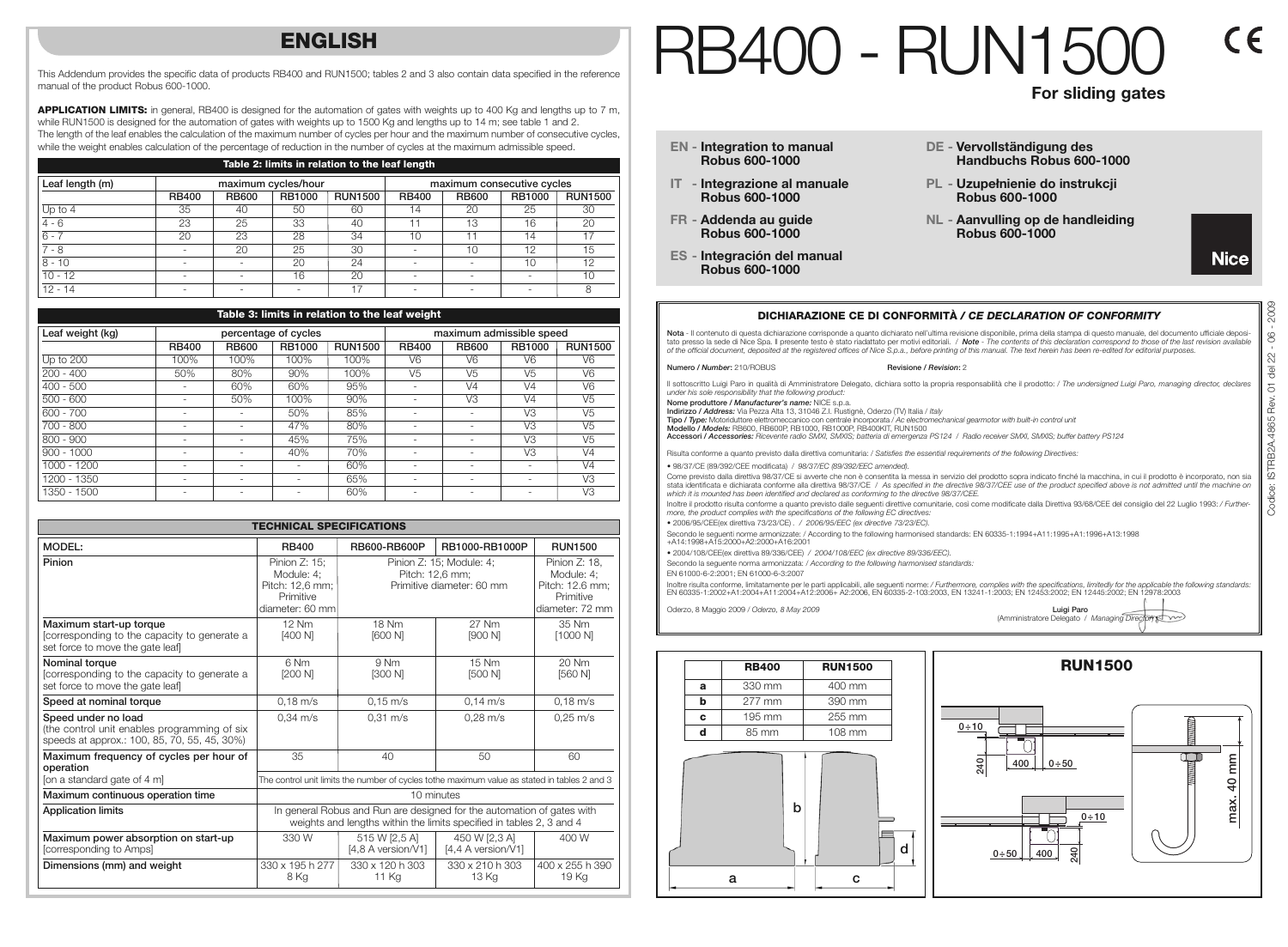# **1) Warnings**

This manual contains important information regarding safety. Before starting installation of the components, it is important that you read all the information contained herein. Store this manual safely for future use. Due to the dangers which may arise during both the installation and use of the RUN, installation must be carried out in full observance of the laws, provisions and rules currently in force to ensure maximum safety. This chapter provides details of general warnings. Other more specific warnings are detailed in Chapters "3.1 Preliminary Checks" and "5 Testing and Commissioning".

#### **According to the most recent European legislation, the !automation of doors or gates is governed by the provisions listed in Directive 98/37/CE (Machine Directive) and, more specifically the standards: EN 13241-1 (harmonised standard); EN 12445; EN 12453 and EN 12635, which enables the declaration of machine conformity to the machine directive.**

Visit "www.niceforyou.com" for further information and guidelines for risk analysis and how to draw up the Technical Documentation. This manual has been especially written for use by qualified fitters. Except for the enclosed specification "Instructions and Warnings for Users of the RUN gearmotor" to be removed by the installer, none of the information provided in this manual can be considered as being of interest to the end users!

- Any use or operation of RUN not explicitly provided for in these instructions is not permitted. Improper use may cause damage and personal injury.
- A risk analysis must be carried out before starting installation, including a the list of essential safety requisites provided for in Enclosure I of the Machine Directive, indicating the relative solutions employed. N.B. Risk analysis is one of the documents included in the "Technical Documentation" for this automation.
- Check whether additional devices are needed to complete the automation with RUN based on the specific application requirements and dangers present. The following risks must be considered: impact, crushing, shearing, dragging, etc. as well as other general dangers.
- Do not modify any components unless such action is specified in this manual. Operations of this type are likely to lead to malfunctions. NICE disclaims any liability for damage resulting from modified products.
- During installation and use, ensure that solid objects or liquids do not penetrate the control unit or other open devices. If necessary, contact the NICE customer service department; use of RUN in these conditions can be dangerous.
- The automation system must not be used until it has been commissioned as described in chapter 5 "Testing and commissioning".
- The RUN packaging materials must be disposed of in compliance with local regulations.
- If a fault occurs that cannot be solved using the information provided in this manual, contact the NICE customer service department.
- In the event that any automatic switches are tripped or fuses blown, attempt to identify and eliminate the relative fault.
- Disconnect all the power supply circuits before accessing the terminals inside the RUN cover. If the disconnection device is not identifiable, affix the following sign: "WARNING: MAINTENANCE WORK IN PROGRESS".

**GB** Special warnings concerning the suitable use of this product in relation to the 98/37CE "Machine Directive" (ex 89/392/CEE):

• This product is issued on the market as a "machine component" and is therefore manufactured to be integrated in a machine or assembled with other machines in order to create "a machine", in accordance with the directive 98/37/EC, exclusively in combination with other components and in the manner described in the present instructions manual. As specified in the directive 98/37CE the use of this product is not admitted until the manufacturer of the machine on which this product is mounted has identified and declared it as conforming to the directive 98/37/CE.

Special warnings concerning suitable use of this product in relation to the 73/23/EEC "Low Voltage" Directive and subsequent amendments 93/68/CEE:

• This product complies with the provisions envisaged by the "Low Voltage" Directive if used in the configurations foreseen in this instruction manual and in combination with the articles present in the Nice S.p.a. product catalogue. If the product is not used in the specified configurations or is used with other products that have not been foreseen, the requirements may not be guaranteed; use of the product is prohibited in these conditions until compliance with the requirements foreseen by the directive has been verified by installers.

Special warnings concerning suitable use of this product in relation to the 89/336/EEC "Electromagnetic Compatibility" Directive and subsequent amendments 92/31/EEC and 93/68/EEC:

• This product has undergone tests regarding electromagnetic compatibility in the most critical of use conditions, in the configurations foreseen in this instruction manual and in combination with articles present in the Nice S.p.A. product catalogue. Electromagnetic compatibility may not be guaranteed if used in configurations or with other products that have not been foreseen; use of the product is prohibited in these conditions until compliance with the requirements foreseen by the directive has been verified by installers.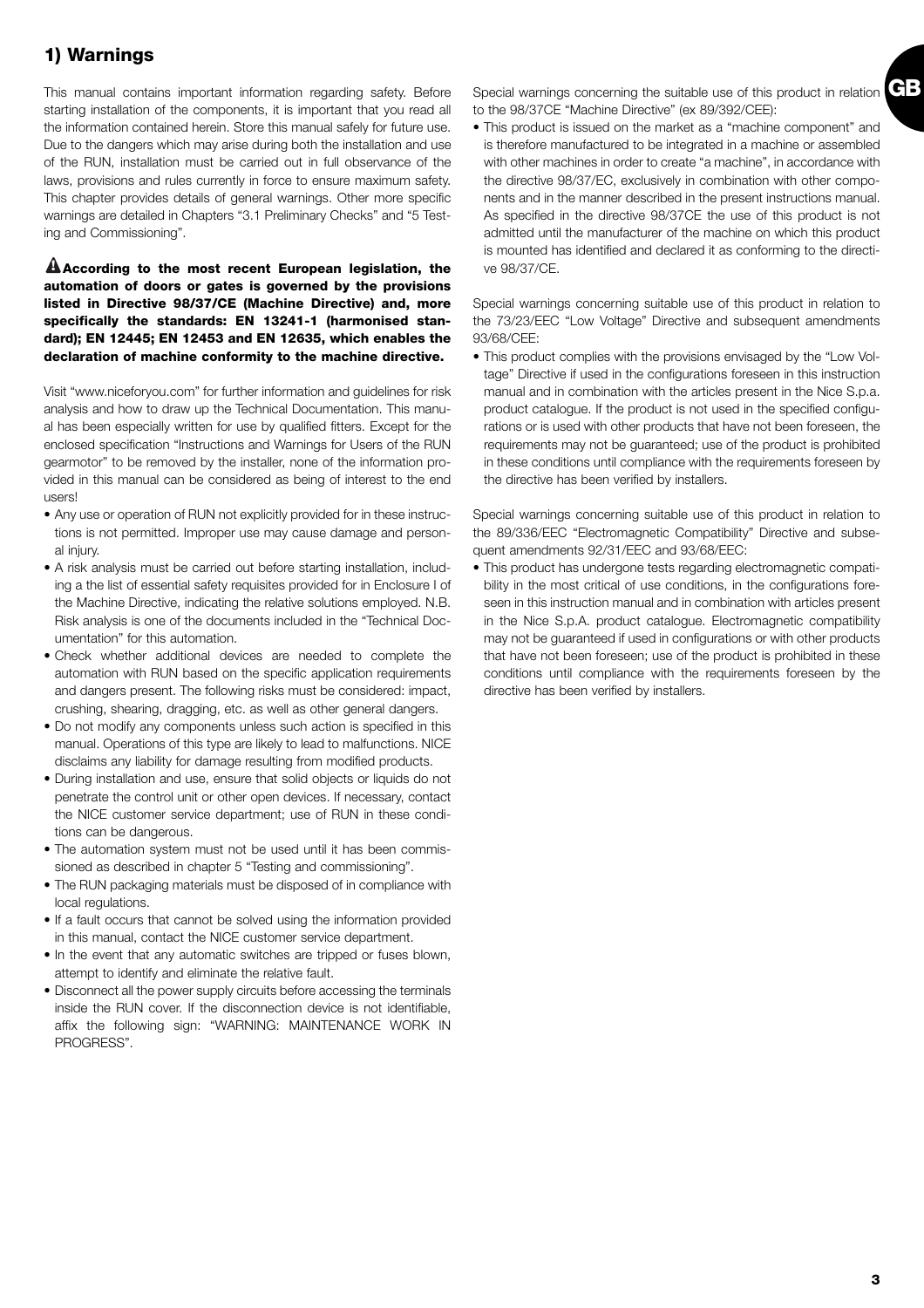# **2) Product description and applications**

RUN is a range of irreversible electromechanical gearmotors used for the automation of sliding gates. They are equipped with an electronic control unit and an "SM" type connector for radio control receivers (optional ). Electrical connections to external devices are facilitated thanks to the use of the "BlueBUS" system, which enables the connection of several devices by means of just 2 wires. The list of devices compatible for connection to the Run BlueBUS is given in chapter 7.3.1 "BlueBUS"; an updated list, with relative compatibility

is also available at: www.niceforyou.com. RUN is equipped with a connector for remote programming units to enable complete and quick management of installation, maintenance, troubleshooting of any malfunctions; refer also to 7.8.1 "Remote programming unit". RUN is electrically powered, in the event of a power failure, the device can be released by means of the special key, to enable manual movement of the gate.

Other products are also part of the RUN range, the difference of which is described in table 1.

| Table 1: comparison of the RUN gearmotor main characteristics |  |                |  |  |  |  |
|---------------------------------------------------------------|--|----------------|--|--|--|--|
| <b>RUN1500</b>                                                |  |                |  |  |  |  |
| electromechanical                                             |  |                |  |  |  |  |
|                                                               |  |                |  |  |  |  |
| 1500Kg                                                        |  |                |  |  |  |  |
| 40Nm                                                          |  |                |  |  |  |  |
|                                                               |  |                |  |  |  |  |
|                                                               |  | 15m<br>(1110N) |  |  |  |  |

Note:  $1$ Kg =  $9,81$ N for example:  $1390N = 142$  Kg



## **2.1) Operating limits**

Chapter 8 "Technical Characteristics" provides the only data needed to determine whether the products of the RUN line are suitable for the intended application. The structural characteristics of RUN make it suitable for use on sliding leaves in conformity with the limits specified in tables 2, 3 and 4.

The effective suitability of RUN to automate a sliding gate depends on friction and other factors, even occasional, such as the presence of ice which could obstruct leaf movement. To ensure suitability, it is absolutely vital to measure the force necessary to move the leaf throughout its entire run and ensure that this is less than half of the "nominal torque" indicated in chapter 8 "Technical characteristics" (a 50% margin on the force is recommended, as unfavourable climatic conditions may cause an increase in the friction); furthermore, the data specified in tables 2 and 3 should be taken into account to establish the number of cycles/hour and consecutive cycles.

|                              | <b>RUN1500</b>   |  |  |
|------------------------------|------------------|--|--|
| Leaf width(m)                | max. cycles/hour |  |  |
| Up to 6                      | 60               |  |  |
| $\frac{6 \div 9}{9 \div 12}$ | 34               |  |  |
|                              | 21               |  |  |
| $12 \div 15$                 | 17               |  |  |
| $15 \div 18$                 | 17               |  |  |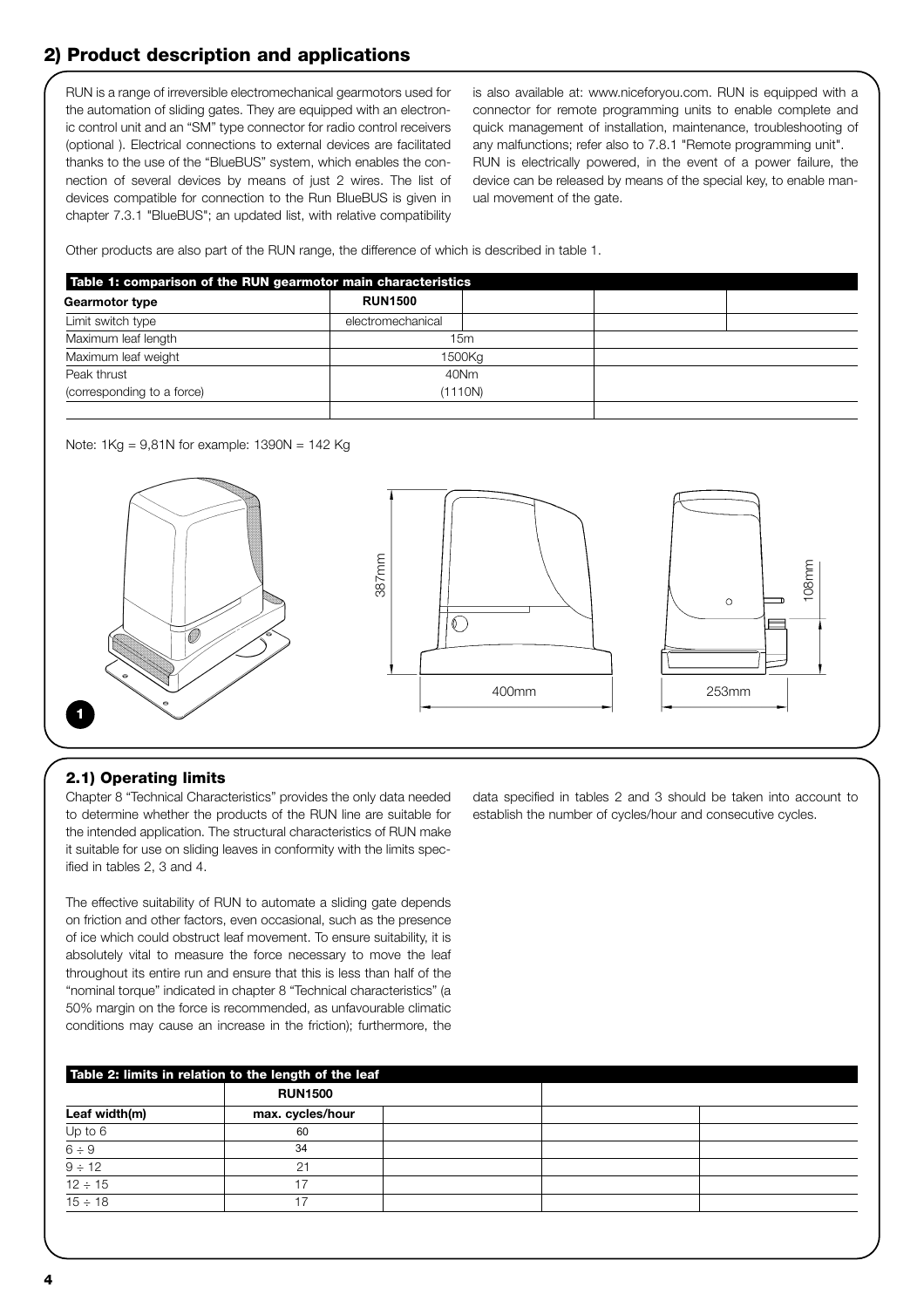

## **2.3) List of cables**

The typical system shown in figure 2 also states the cables required for connection of the various devices, the specifications of which are provided in table 5.

 $\blacksquare$  The cables used must be suitable for the type of installation; for example, an H03VV-F type cable is recommended for indoor **applications, while H07RN-F is suitable for outdoor applications.**

| Table 5: List of cables                |                                         |                                |
|----------------------------------------|-----------------------------------------|--------------------------------|
| <b>Connection</b>                      | Cable type                              | Maximum admissible length      |
| A: Electrical power line               | $N°1$ cable $3x1,5mm²$                  | 30m (note 1)                   |
| <b>B:</b> Flashing light with aerial   | $N°1$ cable $2x0.5$ mm <sup>2</sup>     | 20 <sub>m</sub>                |
|                                        | N°1 shielded cable type RG58            | 20m (less than 5m recommended) |
| <b>C:</b> Photocells                   | N°1 cable 2x0,5mm <sup>2</sup>          | 30m (note 2)                   |
| <b>D:</b> Key-operated selector switch | $N°2$ cable $2x0,5mm²$ (note 3)         | 50 <sub>m</sub>                |
| E: Connection between 2 movable edges  | N°1 cable 2x0,5mm <sup>2</sup> (note 4) | 20 <sub>m</sub>                |
| <b>F:</b> Movable edge connection      | $N°1$ cable $2x0,5mm²$ (note 5)         | 30 <sub>m</sub>                |

Note 1: power supply cable longer than 30 m may be used provided it has a larger gauge, e.g. 3x2,5mm<sup>2</sup>, and that a safety earthing system is provided near the automation unit.

- **Note 2:** If the "BLUEBUS" cable is longer than 30 m, up to 50 m, a 2x1mm<sup>2</sup> cable is needed.
- **Note 3:** A single 4x0,5mm<sup>2</sup> cable can be used instead of two 2x0,5mm<sup>2</sup> cables.

**Note 4:** Refer to Chapter "7.3.2 STOP Input" in situations where there is more than one edge, for information about the type of connection recommended by the manufacturer.

**Note 5:** special devices which enable connection even when the leaf is moving must be used to connect movable edges to sliding leaves; con l'anta in movimento; nella figura è indicato l'utilizzo di FT210B.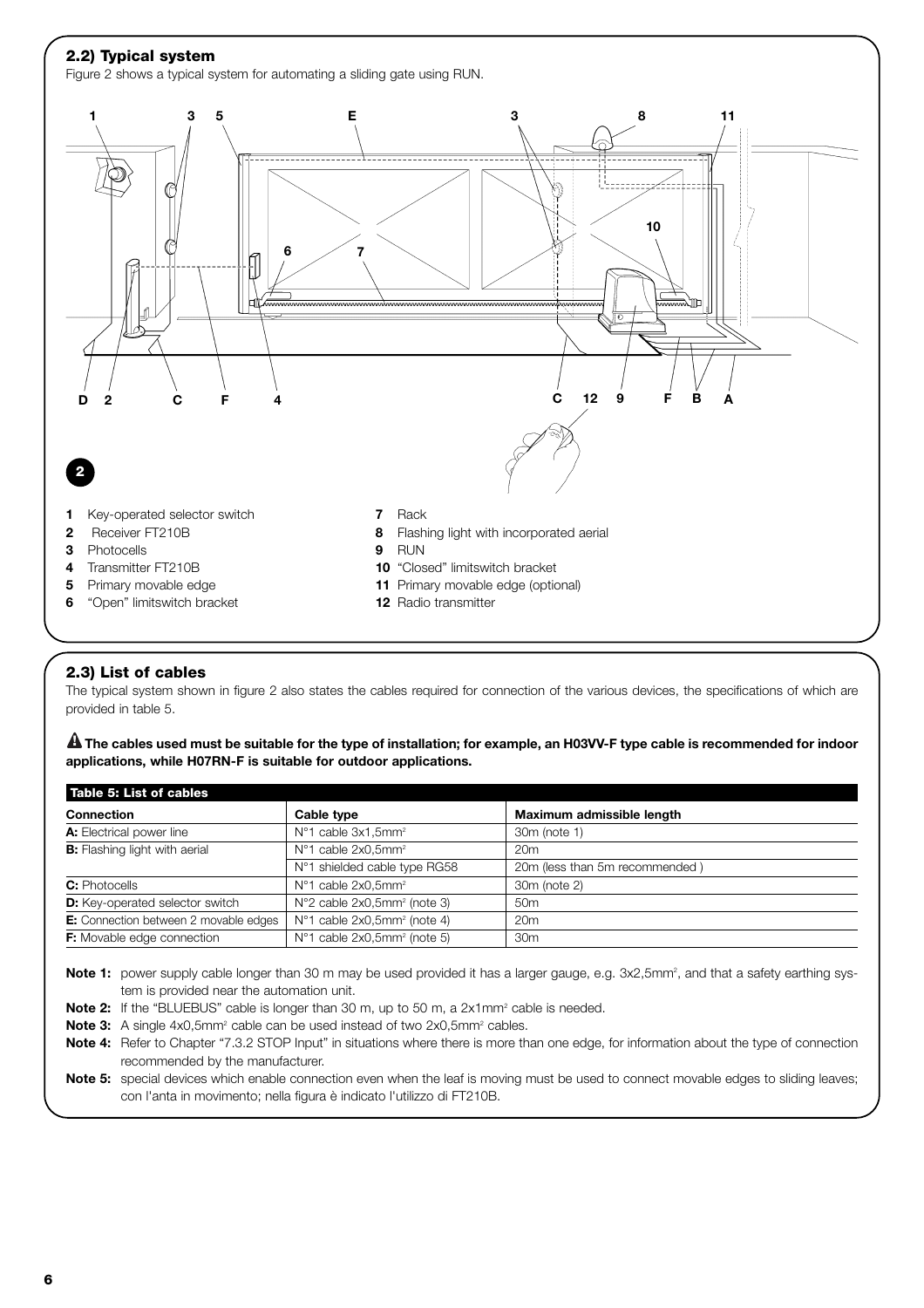**The installation of RUN must be carried out by qualified personnel in compliance with current legislation, standards and ! regulations, and the directions provided in this manual.**

## **3.1) Preliminary checks**

Before proceeding with the installation of RUN:

- Check that all the materials are in excellent condition, suitable for use and compliant with current standards.
- Ensure that the structure of the gate is suitable for automation.
- Ensure that the weight and dimensions of the leaf fall within the specified operating limits provided in chapter "2.1 Operating limits".
- Check that the force required to start the movement of the leaf is less than half the "maximum torque", and that the force required to keep the leaf in movement is less than half the "nominal torque". Compare the resulting values with those specified in Chapter "8 Technical Characteristics". The manufacturers recommend a 50% margin on the force, as unfavourable climatic conditions may cause an increase in the friction.
- Ensure that there are no points of greater friction in the opening or closing travel of the gate leaves.
- Ensure there is no danger of the gate derailing.
- Ensure that the mechanical stops are sufficiently sturdy and that there is no risk of deformation even when the leaf hits the mechanical stop violently.
- Ensure that the gate is well balanced: it must not move by itself when it is placed in any position.
- Ensure that the area where the gearmotor is fixed is not subject to flooding. If necessary, mount the gearmotor raised from the ground.
- Ensure that the installation area enables the release of the gearmotor and that it is safe and easy to release it.

• Ensure that the mounting positions of the various devices are protected from impact and that the mounting surfaces are sufficiently sturdy.

**GB**

- Components must never be immersed in water or other liquids.
- Keep RUN away from heat sources and open flames; in acid, saline or potentially explosive atmosphere; this could damage RUN and cause malfunctions or hazardous situations.
- If there is an access door in the leaf, or within the range of movement of the gate, make sure that it does not obstruct normal travel. Mount a suitable interlock system if necessary.
- Only connect the control unit to a power supply line equipped with a safety grounding system.
- The power supply line must be protected by suitable magnetothermal and differential switches.
- A disconnection device must be inserted in the power supply line from the electrical mains (the distance between the contacts must be at least 3.5 mm with an overvoltage category of III) or equivalent system, for example an outlet and relative plug. If the disconnection device for the power supply is not mounted near the automation, it must have a locking system to prevent unintentional, unauthorised connection.

## **3.2) Installation of the gearmotor**

The gearmotor must be secured directly to an already existing mounting surface using suitable means, for example expansion bolts. Otherwise, in order to fasten the gearmotor the installer must:

- **1.** Dig a foundation hole with suitable dimensions referring to Figure 3.
- **2.** Prepare one or more conduits for the electrical cables as shown in figure 4.
- **3.** Assemble the 4 clamps on the foundation plate setting one nut underneath and one on top of the plate. The nut underneath the plate must be tightened as shown in Figure 5 so that the threaded part protrudes above the plate by max. 40 mm.
- **4.** Pour the concrete and, before it starts to harden, set the foundation plate to the values shown in Figure 3. Check that it is parallel to the leaf and perfectly level (Figure 6). Wait for the concrete to harden completely.
- **5.** Remove the 4 upper nuts on the plate and then position the gearmotor. Check that it is perfectly parallel to the leaf, then refit and tighten the four nuts and washers supplied, as shown in Figure 7.

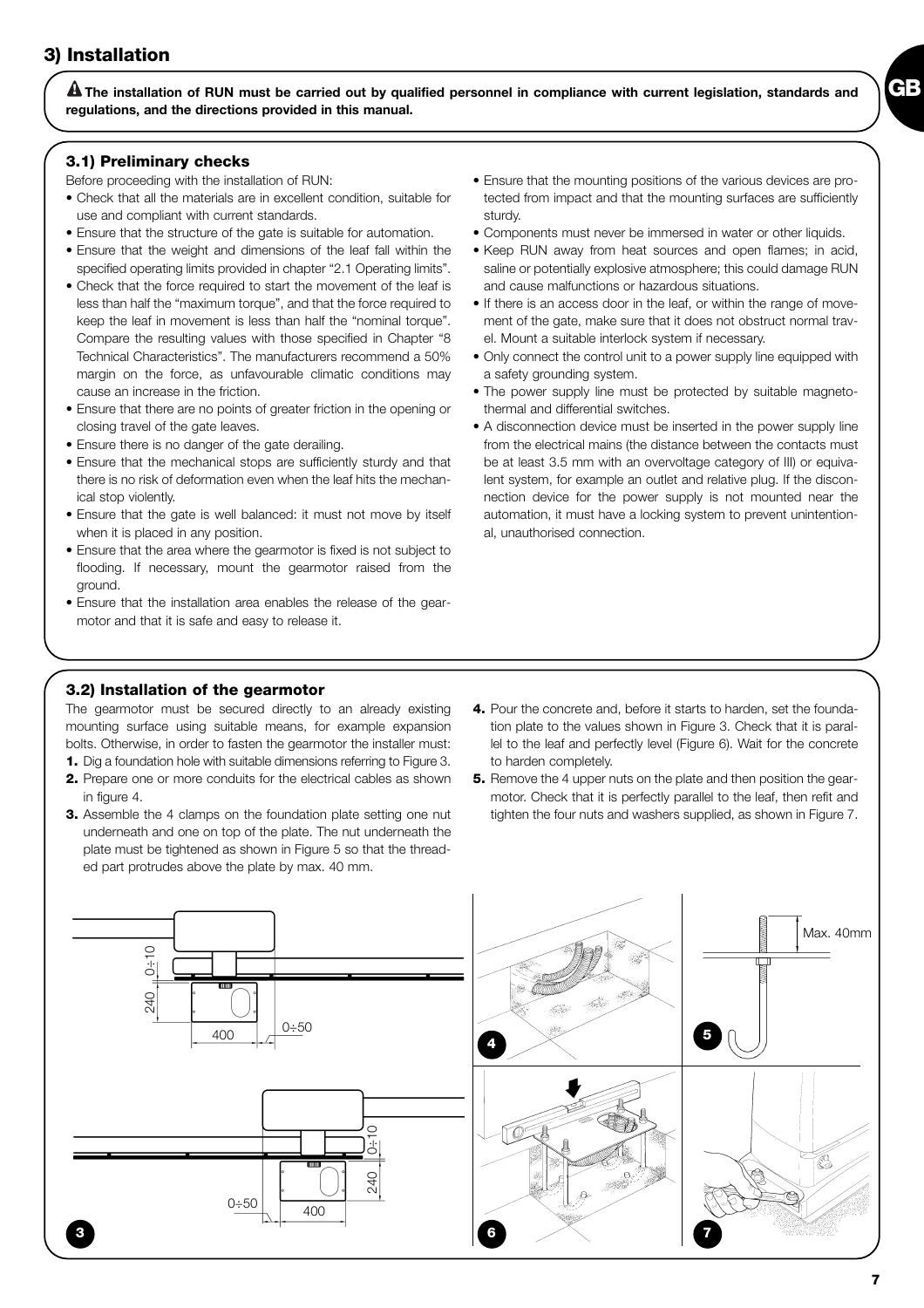- **6.** Release the gearmotor as shown in "Release and manual movement" paragraph in the Chapter "Instructions and Warnings for users of the RUN gearmotor".
- **7.** Open the leaf up completely and place the first piece of the rack on the pinion. Check that the beginning of the rack corresponds to the beginning of the leaf, as shown in Figure 8. Leave 1÷2 mm play between the rack and the pinion, then fasten the rack to the leaf using suitable means.

**In order to prevent the weight of the leaf from affecting ! the gearmotor, it is important that there is a play of 1÷2 mm between the rack and the pinion as shown in Figure 9.**



- **8.** Slide the leaf, using the pinion as a reference point for the securing the other elements of the rack.
- **9.** Cut away the excess section of the rack.
- **10.** Open and close the gate several times and make sure that the rack is aligned with the pinion with a maximum tolerance of 5 mm. Moreover, check that the play of 1÷2 mm has been respected along the entire length between the pinion and the rack.
- **11.** Thoroughly tighten the two fixing nuts of the gearmotor making sure it is well secured to the ground. Cover the fixing nuts with the relative caps as shown in figure 10.
- **12.** Fix the limit switch bracket as described below (for versions RUN1800P and RUN2500P, fix the bracket as described in para-

graph "3.3 Fixing of the limit switch bracket on versions with inductive limit switch"):

- Manually place the leaf in the open position leaving at least 2-3 cm from the mechanical stop.
- Slide the bracket along the rack in the opening direction until the limit switch cuts-in. Then bring the bracket forward by at least 2 cm and secure it to the rack with the appropriate stud bolts, as shown in fig. 11.
- Perform the same operation for the closure limit switch.
- **13.** Secure the gearmotor as described in the paragraph "Release and manual movement" in the Chapter "Instructions and Warnings for Users".

## **3.3) Fixing of the limit switch bracket on versions with inductive limit switch**

The limit switch bracket must be fixed as described below for the RB600P and RB1000P versions that utilise the inductive limit switch.

- **1.** Manually place the leaf in the open position leaving at least 2-3 cm from the mechanical stop.
- **2.** Slide the bracket along the rack in the opening direction until the corresponding LED switches off, as in fig. 12. Then bring the bracket forward by at least 2 cm and secure it to the rack with the appropriate stud bolts.
- **3.** Manually place the leaf in the closed position leaving at least 2-3 cm from the mechanical stop.
- **4.** Slide the bracket along the rack in the closing direction until the corresponding LED switches off. Then bring the bracket forward by at least 2 cm and secure it to the rack with the appropriate stud bolts.

**Warning: the ideal distance of the bracket for inductive ! limit switches is between 3 and 8 mm as indicated in fig. 13.**

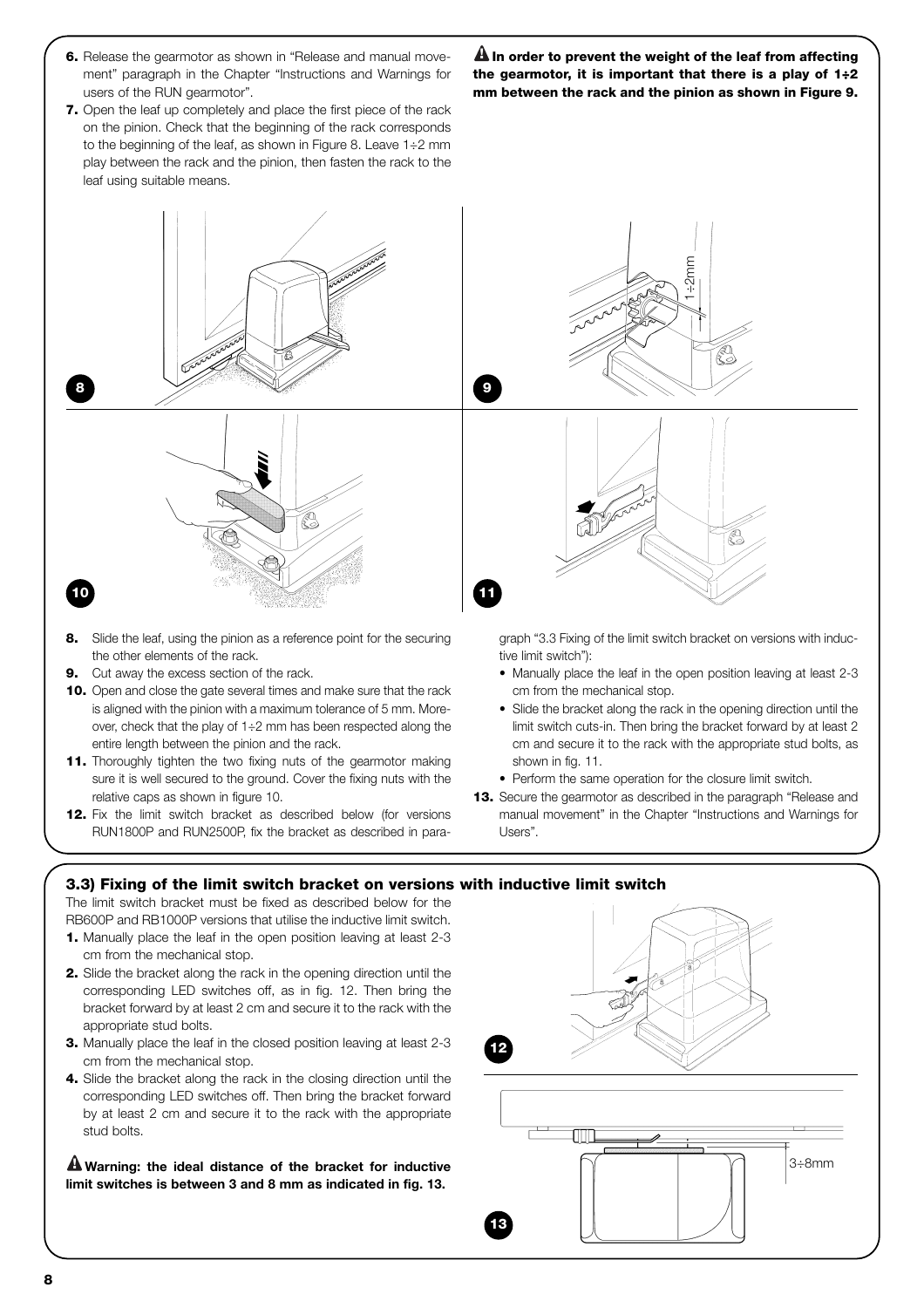#### **3.4) Installation of the various devices**

If other devices are required, install them following the directions provided in the corresponding instructions. Check this in paragraph "3.6 Description of electrical connections" and the devices which can be connected to the RUN in Figure 2.

#### **3.5) Electrical connections**

**Only carry out electrical connections once the electric-! ity supply to the system has been switched off.** 

- **1.** Remove the protection cover in order to access the electronic control unit of the RUN. The side screw must be removed, and the cover lifted upwards.
- **2.** Remove the rubber membrane sealing off the two holes for routing the cables; insert the power cable in the smaller hole and all other cables for the various devices in the larger hole, leaving a length of 20÷30 cm longer than necessary. See Table 5 for information regarding the type of cables and Figure 2 for the connections.
- **3.** Use a clamp to collect together and join the cables routed through the larger hole and place the clamp under the cable entry hole. Make a hole in the rubber membrane which is slightly smaller than

the diameter of the cables joined by the clamp, and slide the membrane along the cables until it reaches the clamp. Then put the membrane back in its seat. Place a second clamp for collecting the cables which are set just above the membrane.

- **4.** On the smaller membrane, cut a hole slightly smaller than the diameter of the power cable and slide the membrane along the cable until it fits into its seat.
- **5.** Connect the power cable to the relative terminal as shown in figure 14, and secure the cable by means of the collar.
- **6.** Connect up the other cables according to the diagram in Figure 16. The terminals can be removed in order to facilitate this procedure.
- **7.** Once the connections have been completed, secure the cables joined in the clamps to the cable locking rings. The excess aerial cable must be secured to the other cables using another clamp as shown in Figure 15.

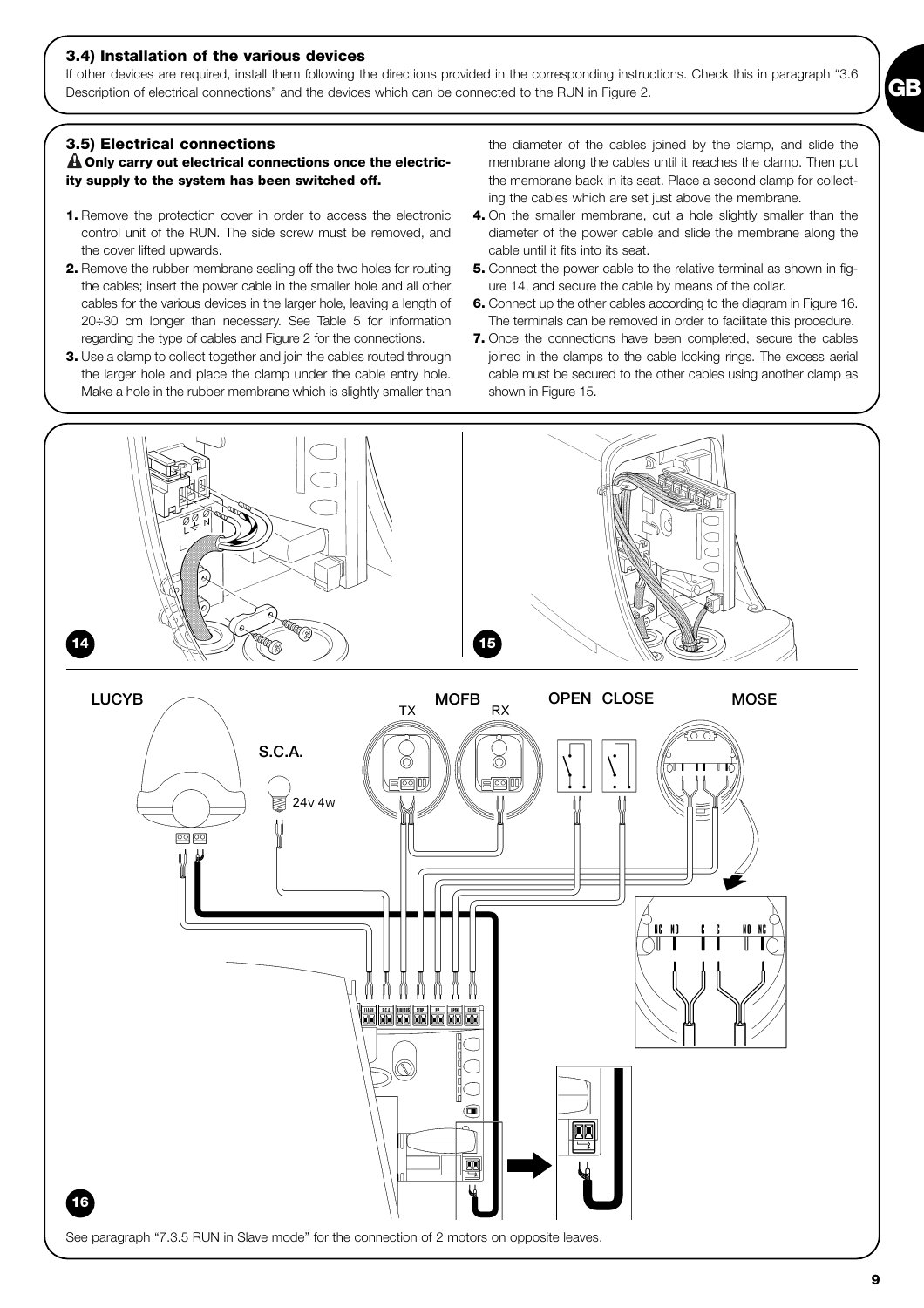## **3.6) Description of the electrical connections**

The following is a brief description of the electrical connections; for further information please read "7.3 Adding or Removing Devices" paragraph.

**FLASH:** output for one or two "LUCYB" or similar type flashing lights with single 12V maximum 21W bulb.

**S.C.A.:** "Open Gate Light" output. An indication lamp can be connected (24V max. 4W). It can also be programmed for other functions; see paragraph "7.2.3 Level two functions".

**BLUEBUS:** compatible devices can be connected up to this terminal. They are connected in parallel using two conductors only, through which both the electricity supply and the communication signals travel. For more useful information about BlueBUS see also Paragraph "7.3.1 BlueBUS".

**STOP:** input for the devices which block or eventually stop the manoeuvre in progress. Contacts like "Normally Closed", "Normally Open" or constant resistance devices can be connected up using special procedures on the input. For more useful information about

STOP see also Paragraph "7.3.2 STOP Input".

**STEP-BY-STEP:** input for devices which control Step-by-Step movement. It is possible to connect "Normally Open" devices up to this input.

**OPEN:** input for devices which control only the opening movement. It is possible to connect "Normally Open" devices up to this input.

**CLOSE:** input for devices which control only the closing movement. It is possible to connect "Normally Open" devices up to this input.

**AERIAL:** connection input for the radio receiver aerial (the aerial is incorporated in LUCY B).

# **4) Final checks and start up**

The manufacturers recommend you position the leaf at approximately half travel before starting the checking and start up phase of the automation. This will ensure the leaf is free to move both during opening and closure.

## **4.1) Choosing the direction**

The direction of the opening manoeuvre must be chosen depending on the position of the gearmotor with respect to the leaf. If the leaf must move left for opening, the selector must be moved towards left as shown in Figure 18; alternatively, if the leaf has to move right during opening, the selector must be moved towards the right as shown in Figure 19



### **4.2) Power supply connection**

**The connection of ROBUS to the mains must be made ! by qualified and experienced personnel in possession of the necessary requisites and in full respect of the laws, provisions and standards currently in force.** 

As soon as ROBUS is energized, you should check the following:

- **1.** Make sure that the "BLUEBUS" LED flashes regularly, with about one flash per second.
- **2.** Make sure that the LED's on the photocells flash (both on TX and RX); the type of flashing is not important as it depends on other factors.
- **3.** Make sure that the flashing light connected to the FLASH output and the lamp LED connected to the "Open Gate Indicator" output are off.

If the above conditions are not satisfied, you should immediately switch off the power supply to the control unit and check the electrical connections more carefully.

Please refer to Chapter "7.6 Troubleshooting" for further information about finding and analysing failures.

## **4.3) Recognition of the devices**

After connecting up the power supply, the control unit must be made to recognise the devices connected up to the BLUEBUS and STOP inputs. Before this phase, LEDs L1 and L2 will flash to indicate that recognition of the devices must be carried out.

| 1. Press keys [A] and [Set] and hold them down                                                  |    |
|-------------------------------------------------------------------------------------------------|----|
| <b>2.</b> Release the keys when L1 and L2 LED's start flashing very quickly (after approx. 3 s) |    |
| <b>3.</b> Wait a few seconds for the control unit to finish recognizing the devices             |    |
| 4. When the recognition stage is completed the STOP LED must remain on while the                |    |
| L1 and L2 LED's must go off (LEDs L3 and L4 will eventually start flashing).                    |    |
|                                                                                                 | 20 |



The connected devices recognition stage can be repeated at any time, even after the installation (for example, if a device is installed); for performing the new recognition see paragraph "7.3.6 Recognition of Other Devices".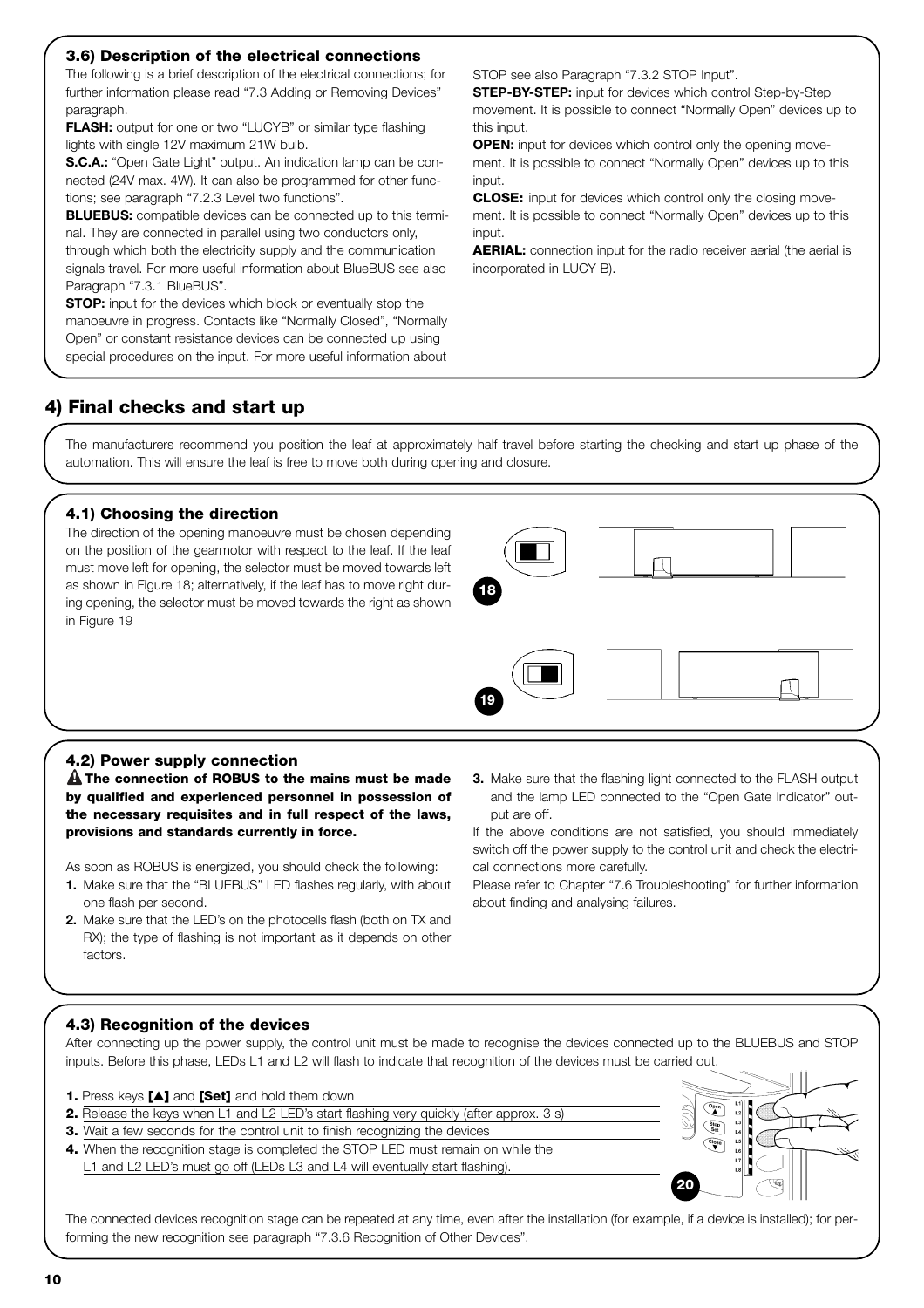## **4.4) Recognizing the length of the leaf**

After recognizing the devices, L3 and L4 LED's start flashing; the control unit must recognize the length of the gate. During this stage, the length of the leaf is measured from the closing limit switch to the opening limit switch. This measurement is required to calculate the deceleration points and the partial opening point.

- **1.** Press keys **[**▼**]** and **[Set]** and hold them down
- **2.** Release the keys when the manoeuvre starts (after approx. 3 s)
- **3.** Check the manoeuvre in progress is an opening manoeuvre. Otherwise, press the **[Stop]** key and carefully check Paragraph "4.1 Choosing the Direction", then repeat the process from Point 1.
- **4.** Wait for the control unit to open the gate until it reaches the opening limit switch; the closing manoeuvre will start immediately afterwards.
- **5.** Wait for the control unit to close the gate.

If the above conditions are not satisfied, you should immediately switch off the power supply to the control unit and check the electrical connections more carefully. For more useful information see also chapter "7.6 Troubleshooting".

## **4.5) Checking gate movements**

On completion of the recognition of the length of the leaf, it is advisable to carry out a number of manoeuvres in order to check the gate travels properly.

- **1.** Press the **[Open]** key to open the gate. Check that gate opening occurs regularly, without any variations in speed. The leaf must only slowdown and stop when it is between 70 and 50 cm from the opening mechanical stop. Then, at 2÷3 cm from the mechanical opening stop the limit switch will trigger.
- **2.** Press the **[Close]** key to close the gate. Check that gate closing occurs regularly, without any variations in speed. The leaf must only slowdown and stop when it is between 70 and 50 cm from the closing mechanical stop. Then, at 2÷3 cm from the mechanical closing stop the limit switch will trigger.
- **3.** During the manoeuvre, check that the flashing light flashes at a speed of 0.5 seconds on and 0.5 seconds off. If present, also check the flashes of the light connected to the S.C.A. terminal: slow flashes during opening, quick flashes during closing.

**21**

- **4.**Open and close the gate several times to make sure that there are no points of excessive friction and that there are no defects in the assembly or adjustments.
- **5.** Check that the fastening of the ROBUS gearmotor, the rack and the limit switch brackets are solid, stable and suitably resistant, even if the gate accelerates or decelerates sharply.

## **4.6) Preset functions**

The ROBUS control unit has a number of programmable functions. These functions are set to a configuration which should satisfy most automations. However, the functions can be altered at any time by means of a special programming procedure.

Please refer to paragraph "7.2 Programming" for further information about this.

## **4.7) Radio receiver**

The "SM" radio receiver connector for SMXI or SMXIS type optional radio receivers has been provided in order to enable the user to control ROBUS from a distance. For further information consult the radio receiver instructions manual. The association between the radio receiver output and the command performed by ROBUS is described in table 6:



| Table 6: commands with transmitter |                           |  |  |  |
|------------------------------------|---------------------------|--|--|--|
| Output N°1                         | STEP-BY-STEP command      |  |  |  |
| Output N°2                         | "Partial opening" command |  |  |  |
| Output N°3                         | "Open" command            |  |  |  |
| Output N°4                         | "Close" command           |  |  |  |

## **5) Testing and commissioning**

This is the most important stage in the automation system installation procedure in order to ensure the maximum safety levels. Testing can also be adopted as a method of periodically checking that all the various devices in the system are functioning correctly.

**Testing of the entire system must be performed by ! qualified and experienced personnel who must establish which tests to conduct on the basis of the risks involved, and verify the compliance of the system with applicable regulations, legislation and standards, in particular with all the provisions of EN standard 12445 which establishes the test methods for automation systems for gates.**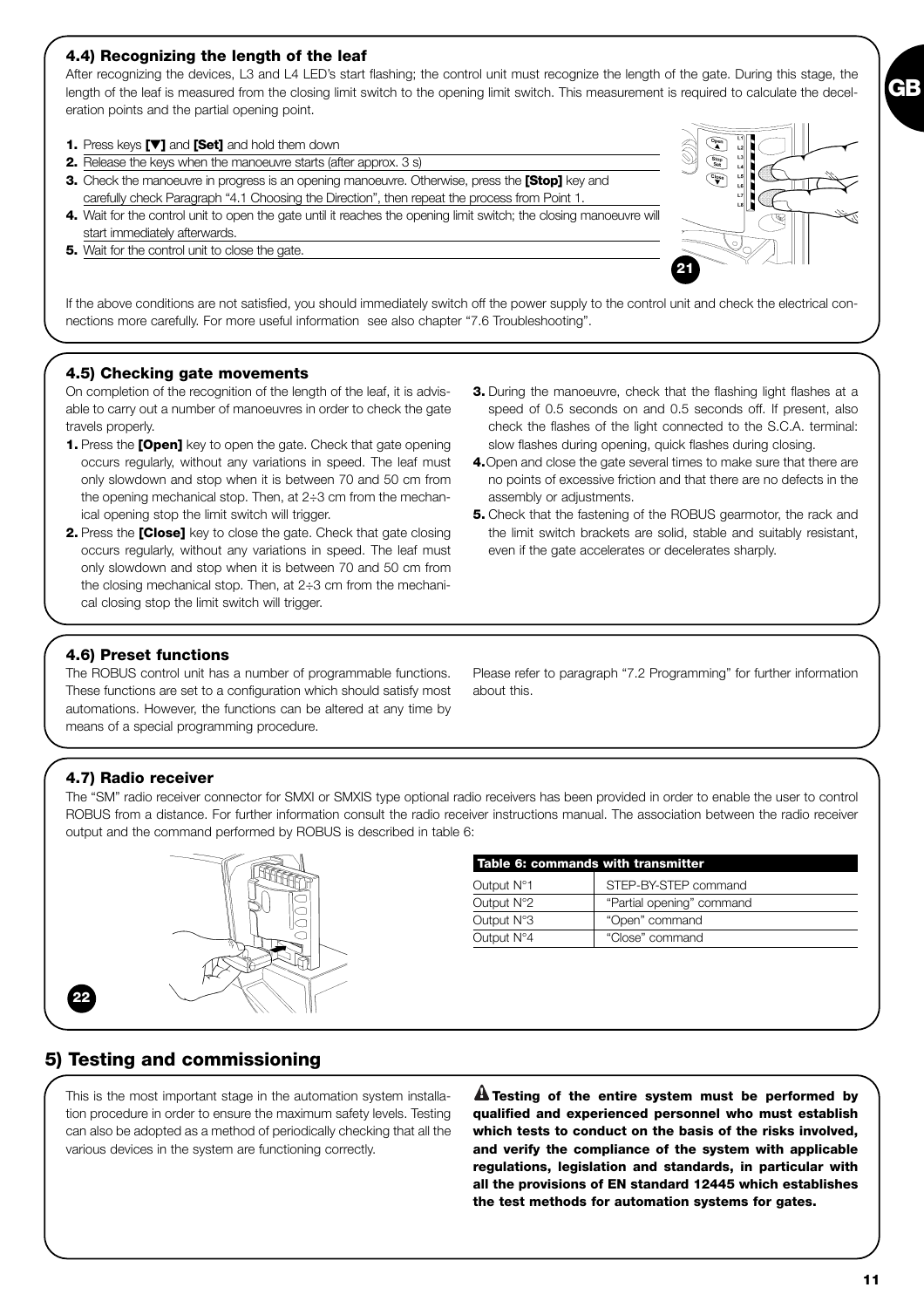## **5.1) Testing**

Each component of the system, e.g. safety edges, photocells, emergency stop, etc. requires a specific testing phase. We therefore recommend observing the procedures shown in the relative instruction manuals. To test ROBUS proceed as follows:

- **1.** Ensure that the instructions outlined in this manual and in particular in chapter 1 "WARNINGS" have been observed in full;
- **2.** Release the gearmotor as shown in "Release and manual movement" paragraph in chapter "Instructions and Warnings for users of the ROBUS gearmotor"
- **3.** Make sure you can move the door manually both during opening and closing with a force of max. 390N (40 kg approx.).
- **4.** Lock the gearmotor.
- **5.** Using the control or stop devices (key-operated selector switch, control buttons or radio transmitter) test the opening, closing and stopping of the gate and make sure that the leaves move in the intended direction.
- **6.** Check the proper operation of all the safety devices, one by one (photocells, sensitive edges, emergency stop, etc.) and check that the gate performs as it should. In particular, each time a device is activated the "BlueBUS" LED on the control unit flashes 2 times quickly, confirming that the control unit recognizes the event.
- **7.** If the dangerous situations caused by the movement of the leaf have been safeguarded by limiting the force of impact, the user must measure the impact force according to EN Standard 12445. If the adjustment of the "speed" and control of the "motor force" are used to assist the system for the reduction of the impact force, try to find the adjustment that gives the best results.

## **5.2) Commissioning**

Commissioning can take place only after all the testing phases of the ROBUS and the other devices have been terminated successfully. It is not permissible to execute partial commissioning or to enable use of the system in makeshift conditions.

- **1.** Prepare and store for at least 10 years the technical documentation for the automation, which must include at least: assembly drawing of the automation, wiring diagram, analysis of hazards and solutions adopted, manufacturer's declaration of conformity of all the devices installed (for ROBUS use the annexed CE declaration of conformity); copy of the instruction manual and maintenance schedule of the automation.
- **2.** Post a label on the gate providing at least the following data: type of automation, name and address of manufacturer (person responsible for the "commissioning"), serial number, year of manufacture and "CE" marking.
- **3.** Post a permanent label or sign near the gate detailing the operations for the release and manual manoeuvre.
- **4.** Prepare the declaration of conformity of the automation system and deliver it to the owner.
- **5.** Prepare the "Instructions and warnings for the use of the automation system" and deliver it to the owner.
- **6.** Prepare the maintenance schedule of the automation system and deliver it to the owner; it must provide all directions regarding the maintenance of the single automation devices.
- **7.** Before commissioning the automation system inform the owner in writing regarding dangers and hazards that are still existing (e.g. in the "Instructions and warnings for the use of the automation system").

# **6) Maintenance and Disposal**

This charter provides information about how to draw up a maintenance schedule, and the disposal of ROBUS

## **6.1) Maintenance**

The automation must be subjected to maintenance work on a regular basis, in order to guarantee it lasts; to this end ROBUS has a manoeuvre counter and maintenance warning system; see paragraph "7.4.3 Maintenance warning"

**The maintenance operations must be performed in ! strict compliance with the safety directions provided in this manual and according to the applicable legislation and standards.**

If other devices are present, follow the directions provided in the corresponding maintenance schedule.

- **1.** ROBUS requires scheduled maintenance work every 6 months or 20,000 manoeuvres (max.) after previous maintenance:
- **2.** Disconnect the power supply (and buffer batteries, if featured)
- **3.** Check for any deterioration of the components which form the automation, paying particular attention to erosion or oxidation of the structural parts. Replace any parts which are below the required standard.
- **4.** Check the wear and tear on the moving parts: pinion, rack and the leaf components; if necessary replace them.
- **5.** Connect the electric power sources up again, and carry out the testing and checks provided for in Paragraph "5.1 Testing".

## **6.2) Disposal**

ROBUS is constructed of various types of materials, some of which can be recycled: steel, aluminium, plastic, electric cables; while others must be disposed of (batteries and electronic boards).

**Some electronic components and the batteries may !contain polluting substances; do not pollute the environment. Enquire about the recycling or disposal systems available in compliance regulations locally in force.**

- **1.** Disconnect the power supply of the automation system (and the buffer battery, if featured).
- **2.** Disassemble all the devices and accessories, following in reverse order the procedures described in chapter 3 "Installation".
- **3.** Wherever possible, separate any parts which can or must be recycled or disposed of in different ways, e.g. metal parts must be disposed of separately from plastic ones, as must the electronic cards, batteries etc.
- **4.** Sort the various materials and consign them to local licensed firms for recovery and disposal.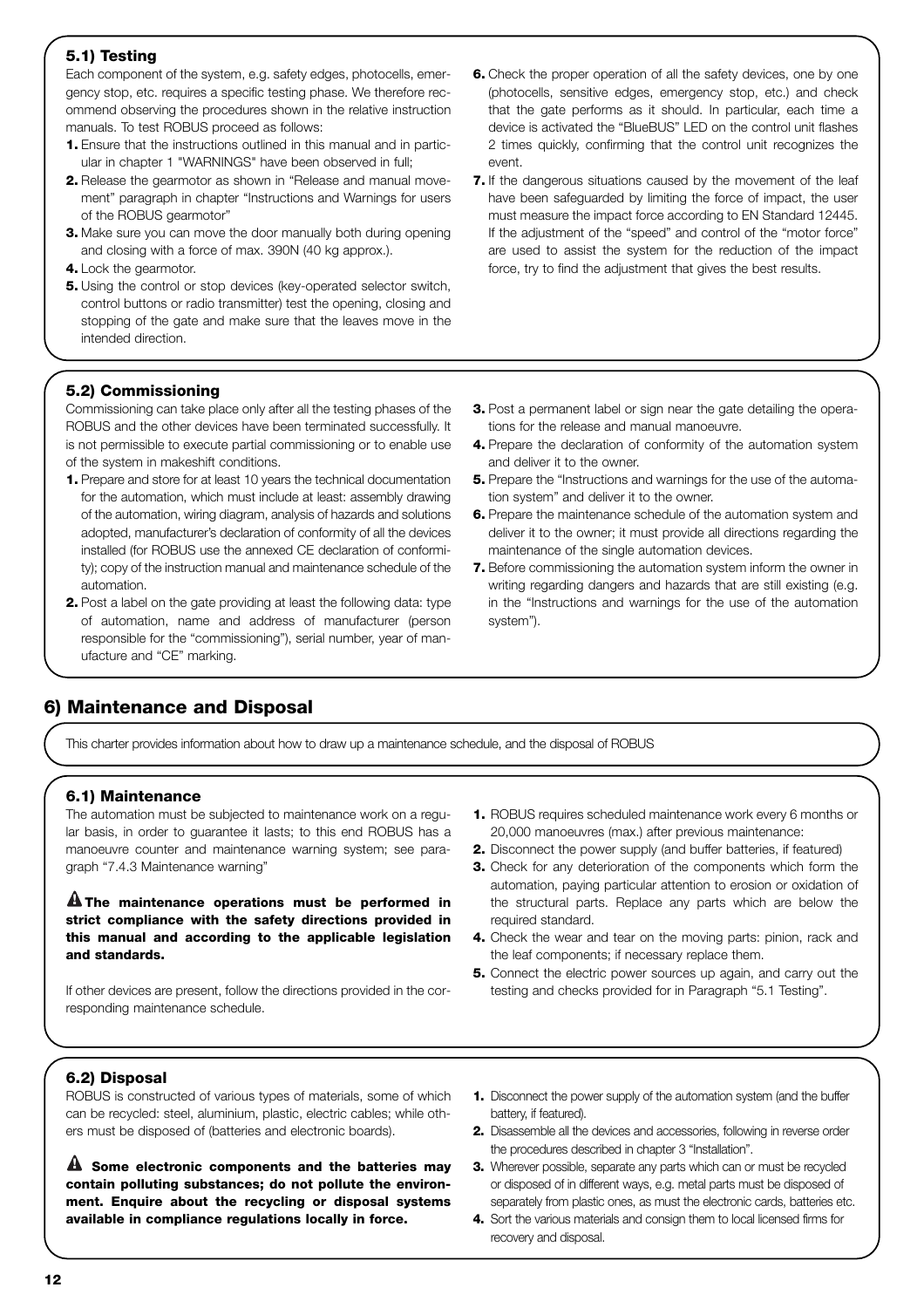Programming, personalisation and how to look for and deal with faults on the ROBUS will be dealt with in this chapter.

## **7.1) Programming keys**

The ROBUS control unit feature three keys that can be used to command the control unit both during tests and programming.

| <b>Open</b>  | The "OPEN" key enables the user to control the opening<br>of the gate or move the programming point upwards. | Close | L4<br>L5<br>L6 |  |
|--------------|--------------------------------------------------------------------------------------------------------------|-------|----------------|--|
| <b>Stop</b>  | The "STOP" key enables the user to stop the manoeuvre. If pressed down                                       |       | L7             |  |
| <b>Set</b>   | for more than 5 seconds it enables the user to enter programming.                                            |       | L8             |  |
| <b>Close</b> | The "CLOSE" key enables the user to control the closing of the gate or                                       |       |                |  |
|              | move the programming point downwards.                                                                        | 23    |                |  |

## **7.2) Programming**

A number of programmable functions are available on the ROBUS control unit. The functions are adjusted using 3 keys set on the control unit: **[**▲**] [Set] [**▼**]** and are used by means of 8 LEDs: **L1….L8**.

The programmable functions available on ROBUS are set out on 2 levels:

**Level one:** the functions can be adjusted in modes ON-OFF (active or inactive). In this case, each of the LEDs **L1….L8** indicates a function. If the LED is on, the function is active, if off the function is inactive. See Table 7.

 $\overline{\mathbf{Open}}$ 

 $\begin{array}{c}\n\begin{array}{c}\n1 \\
2\n\end{array}\n\end{array}$ 

**Level two:** the parameters can be adjusted on a scale of values (from 1 to 8). In this case, each of the LEDs **L1…L8** indicates the value set (there are 8 possible settings). Please refer to Table 9.

## **7.2.1) Level one functions (ON-OFF functions).**

|                |                   | Table 7: programmable function list: level one                                                                   |
|----------------|-------------------|------------------------------------------------------------------------------------------------------------------|
| Led            | <b>Function</b>   | <b>Description</b>                                                                                               |
| L1             | Automatic Closing | This function causes the door to close automatically after the programmed time has lapsed. The factory           |
|                |                   | set Pause Time is 30 seconds, but can be changed to 5, 15, 30, 45, 60, 80, 120 or 180 seconds. If the            |
|                |                   | function is inactive, functioning will be "semi-automatic".                                                      |
| L2             | Close After Photo | "This function enables the gate to be kept open for the necessary transit time only. In fact the "Photo"         |
|                |                   | always causes an automatic closure with a pause time of 5s (regardless of the programmed value).                 |
|                |                   | The action changes depending on whether the "Automatic closing" function is active or not.                       |
|                |                   | <b>When "Automatic Closing" is inactive:</b> The gate always arrives to the totally open position (even if       |
|                |                   | the Photo disengages first). Automatic closing with a pause of 5s occurs when the Photo is disengaged.           |
|                |                   | When "Automatic Closing" is active: The opening manoeuvre stops immediately after the                            |
|                |                   | photocells have disengaged. After 5 seconds, the gate will begin to close automatically.                         |
|                |                   | The "Close after photo" function is always disabled in manoeuvres interrupted by a Stop command.                 |
|                |                   | If the "Close after photo" function is inactive the pause time is that which has been programmed or there        |
|                |                   | is no automatic closing if the function is inactive.                                                             |
| L <sub>3</sub> | Always Close      | The "Always Close" function will trigger, and the gate will close if an open gate is detected when the           |
|                |                   | power supply returns. If the function is inactive when the power supply returns, the gate will remain still.     |
| L <sub>4</sub> | Stand-By          | Stand-By<br>This function enables the user to lower consumption to a very minimum. It is particularly            |
|                |                   | useful in cases when the buffer battery is being used. If this function is active, the control unit will switch  |
|                |                   | the BLUEBUS output (and consequently the devices) and all the LEDs off one minute after the end of the           |
|                |                   | manoeuvre. The only LED which will remain on is the BLUEBUS LED which will simply flash more slowly.             |
|                |                   | When a command arrives, the control unit will reset to complete functioning. If this function is inactive,       |
|                |                   | there will be no reduction in the consumption.                                                                   |
| L <sub>5</sub> | Peak              | If this function is activated, the gradual acceleration at the beginning of each manoeuvre will be disconnected. |
|                |                   | It enables the peak thrust and is useful whenever static friction is high, e.g. if snow or ice are blocking the  |
|                |                   | leaf. If the thrust is inactive, the manoeuvre will start with a gradual acceleration.                           |
| L6             | Pre-flashing      | With the pre-flashing function, a 3 second pause is added between the flashing light switching on and            |
|                |                   | the beginning of the manoeuvre in order to warn the user, in advance, of a potentially dangerous                 |
|                |                   | situation. If pre-flashing is inactive, the flashing light will switch on when the manoeuvre starts.             |
| L7             | "Close" becomes   | By activating this function all "close" commands ("CLOSE" input or radio command "close")                        |
|                | "Open partially"  | activate a partial opening manoeuvre (see LED L6 on table 9).                                                    |
| L8             | "Slave" mode      | By activating this function ROBUS becomes "Slave": in this way it is possible to synchronise the                 |
|                |                   | functioning of two motors on opposite leaves where one motor functions as Master and the other as                |
|                |                   | Slave; for further information see paragraph "7.3.5 ROBUS in "Slave" mode".                                      |
|                |                   |                                                                                                                  |

During the normal functioning of the ROBUS, LEDs **L1….L8** will either be on or off depending on the state of the function they represent. For example, **L1**will be on if the "Automatic Closing" function is active.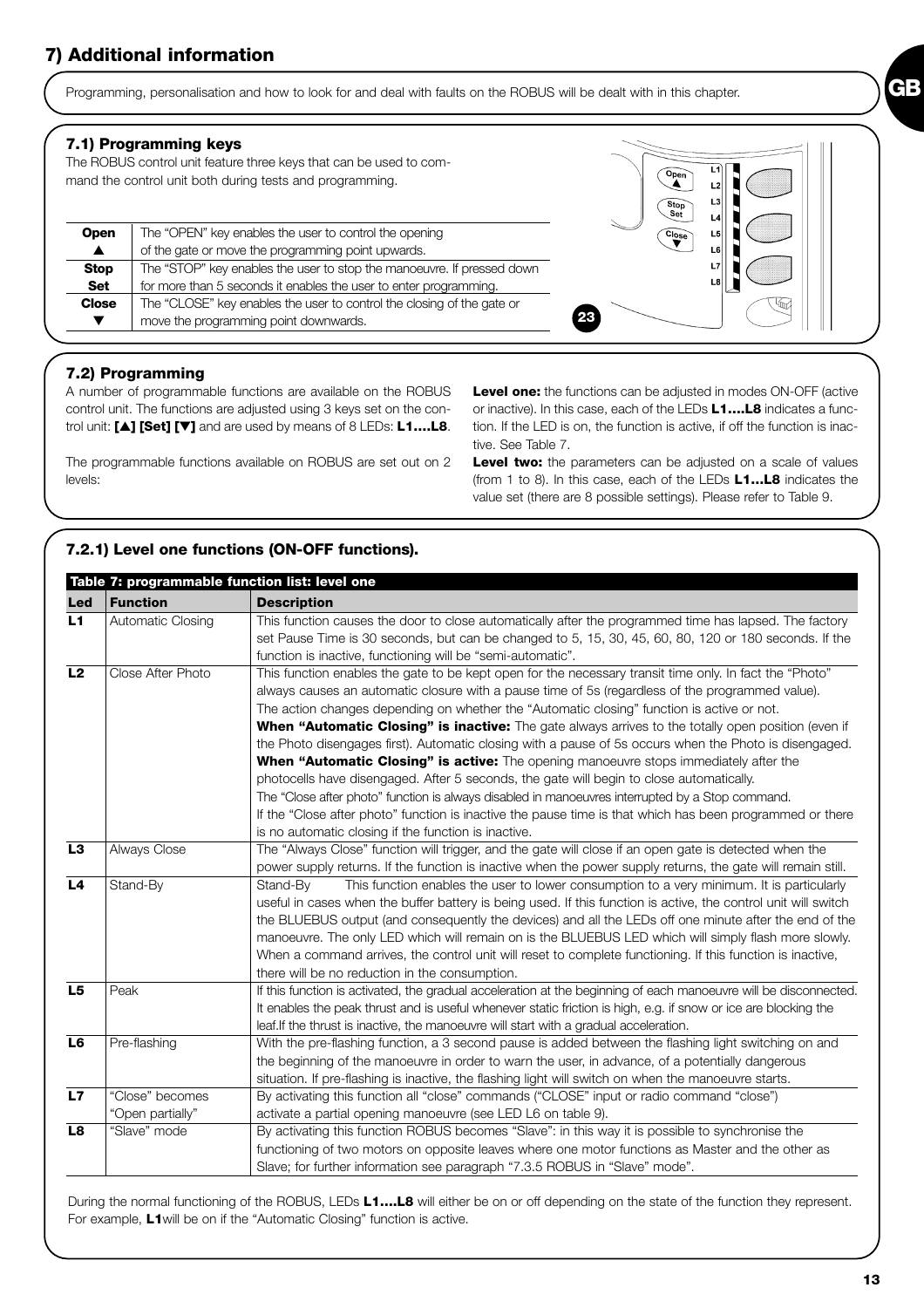## **7.2.2) Level one programming (ON-OFF functions).**

Level 1 functions are all factory set to "OFF". However, they can be changed at any time as shown in Table 8. Follow the procedure carefully, as there is a maximum time of 10 seconds between pressing one key and another. If a longer period of time lapses, the procedure will finish automatically and memorize the modifications made up to that stage.

|    | Table 8: changing ON-OFF functions                                                                                   | <b>Example</b>   |
|----|----------------------------------------------------------------------------------------------------------------------|------------------|
|    | Press the key <b>[Set]</b> and hold it down (approx. 3 s)                                                            | <b>SET</b><br>3s |
| 2. | Release the [Set] key when L1 LED starts flashing                                                                    | SE <sub>1</sub>  |
| 3. | Press keys [▲] or [▼] to move the flashing LED onto the LED representing                                             |                  |
|    | the function which is to be changed                                                                                  |                  |
| 4. | Press the [Set] key to change the state of the                                                                       |                  |
|    | function (short flashing = $\text{OFF}$ ; long flashing = $\text{ON}$ )                                              | <b>SET</b>       |
| 5. | Wait 10 seconds before leaving the programme to allow the maximum time to lapse.                                     | 10 <sub>s</sub>  |
|    | Note: Points 3 and 4 can be repeated during the same programming phases in order to set other functions to ON or OFF |                  |

## **7.2.3 Level two functions (adjustable parameters)**

| Table 9: programmable function list: level two |                  |                |                                                                   |                                              |  |  |
|------------------------------------------------|------------------|----------------|-------------------------------------------------------------------|----------------------------------------------|--|--|
| <b>Input LED</b>                               | <b>Parameter</b> | LED (level)    | value                                                             | <b>Description</b>                           |  |  |
|                                                |                  | L1             | 5 seconds                                                         |                                              |  |  |
|                                                |                  | L2             | 15 seconds                                                        |                                              |  |  |
| L1                                             | Pause            | L <sub>3</sub> | 30 seconds                                                        | Adjusts the pause time, namely the time      |  |  |
|                                                | Time             | L4             | 45 seconds                                                        | which lapses before automatic closure.       |  |  |
|                                                |                  | L <sub>5</sub> | 60 seconds                                                        | This will only have an effect if automatic   |  |  |
|                                                |                  | L <sub>6</sub> | 80 seconds                                                        | closing is active.                           |  |  |
|                                                |                  | L7             | 120 seconds                                                       |                                              |  |  |
|                                                |                  | L8             | 180 seconds                                                       |                                              |  |  |
|                                                |                  | L1             | Open - stop - close - stop                                        |                                              |  |  |
|                                                |                  | L2             | Open - stop - close - open                                        |                                              |  |  |
|                                                |                  | L <sub>3</sub> | Open - close - open - close                                       |                                              |  |  |
| L <sub>2</sub>                                 | Step-by-step     | L4             | Condominium operation                                             | Manages the sequence of controls associ-     |  |  |
|                                                |                  | L <sub>5</sub> | Condominium operation 2 (more than 2" causes stop)                | ated to the Step-by-Step input or to the     |  |  |
|                                                |                  | L <sub>6</sub> | Step-by-Step 2 (less than 2" causes partial opening)Uomo presente | 1st radio command.                           |  |  |
|                                                |                  | L7             | Man present                                                       |                                              |  |  |
|                                                |                  | L <sub>8</sub> | "Semiautomatic" opening,                                          |                                              |  |  |
|                                                |                  |                | "Man present " closing                                            |                                              |  |  |
|                                                |                  | L1             | Very slow                                                         |                                              |  |  |
|                                                |                  | L2             | Slow                                                              |                                              |  |  |
|                                                |                  | L3             | Medium                                                            |                                              |  |  |
| L <sub>3</sub>                                 | Motor            | L4             | Fast                                                              | Adjusts the speed of the motor during nor-   |  |  |
|                                                | speed            | L5             | Very fast                                                         | mal travel.                                  |  |  |
|                                                |                  | L <sub>6</sub> | <b>Extremely Fast</b>                                             |                                              |  |  |
|                                                |                  | L7             | Opens "Fast"; closes "slow"                                       |                                              |  |  |
|                                                |                  | L8             | Opens "Extremely Fast" Closes "Fast"                              |                                              |  |  |
|                                                |                  | L1             | Open Gate Indicator Function                                      |                                              |  |  |
|                                                |                  | L2             | On if leaf closed                                                 | Adjusts the function associated with the     |  |  |
|                                                |                  | L <sub>3</sub> | On if leaf open                                                   | S.C.A. output (whatever the associated       |  |  |
| L4                                             | Open Gate Indi-  | L4             | Active with 2nd radio output                                      | function may be, the output supplies a volt- |  |  |
|                                                | cator Output     | L <sub>5</sub> | Active with 3rd radio output                                      | age of 24V -30 +50% with a maximum           |  |  |
|                                                |                  | L <sub>6</sub> | Active with 4th radio output                                      | power of 4W when active).                    |  |  |
|                                                |                  | L7             | Maintenance indicator                                             |                                              |  |  |
|                                                |                  | L8             | Electric lock                                                     |                                              |  |  |
|                                                |                  | L1             | Super light gate                                                  |                                              |  |  |
|                                                |                  | L2             | "Very light" gate                                                 | Adjusts the system which controls the        |  |  |
|                                                |                  | L3             | "Light" gate                                                      | motor force in order to adapt it to the      |  |  |
| L <sub>5</sub>                                 | Motor            | L4             | "Average" gate                                                    | weight of the gate. The force control sys-   |  |  |
|                                                | force            | L <sub>5</sub> | "Average-heavy" gate                                              | tem also measures the ambient tempera-       |  |  |
|                                                |                  | L <sub>6</sub> | "Heavy" gate                                                      | ture, automatically increasing the force in  |  |  |
|                                                |                  | L7             | "Very heavy" gate                                                 | the event of particularly low temperatures.  |  |  |
|                                                |                  | L8             | "Super heavy" gate                                                |                                              |  |  |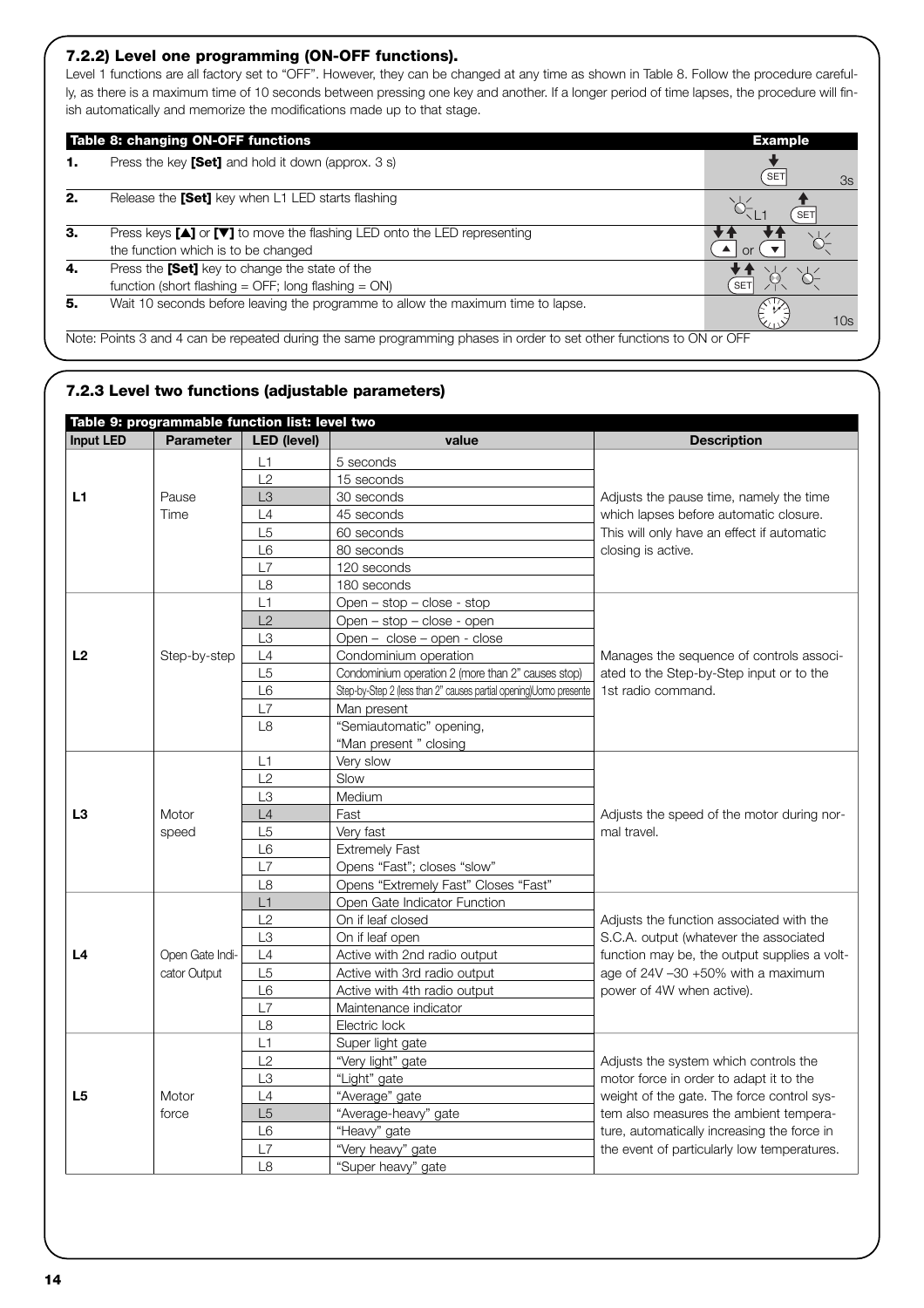| Led di entrata | <b>Parametro</b> | Led (livello)  | <b>Valore</b>                               | <b>Descrizione</b>                           |
|----------------|------------------|----------------|---------------------------------------------|----------------------------------------------|
|                |                  | L1             | 0.5 <sub>m</sub>                            |                                              |
|                |                  | L2             | 1 <sub>m</sub>                              | Adjusts the measurement of the partial       |
|                |                  | L <sub>3</sub> | 1.5 <sub>m</sub>                            | opening. Partial opening can be controlled   |
| L <sub>6</sub> | Open Partially   | L4             | 2 <sub>m</sub>                              | with the 2nd radio command or with           |
|                |                  | L5             | 2.5 <sub>m</sub>                            | "CLOSE", if the "Close" function is present, |
|                |                  | L <sub>6</sub> | 3 <sub>m</sub>                              | this becomes "Open partially".               |
|                |                  | L7             | $3,4 \text{ m}$                             |                                              |
|                |                  | L8             | 4 <sub>m</sub>                              |                                              |
|                |                  | L1             | Automatic (depending on the severity of the |                                              |
|                |                  |                | manoeuvre)                                  |                                              |
|                |                  | L2             | 1000                                        | Adjusts the number of manoeuvres after       |
|                | Maintenance      | L <sub>3</sub> | 2000                                        | which it signals the maintenance request of  |
| L7             | warning          | L4             | 4000                                        | the automation (see paragraph "7.4.3"        |
|                |                  | L <sub>5</sub> | 7000                                        | Maintenance warning").                       |
|                |                  | L <sub>6</sub> | 10000                                       |                                              |
|                |                  | L7             | 15000                                       |                                              |
|                |                  | L8             | 20000                                       |                                              |
|                |                  | L1             | 1 <sup>ª</sup> manoeuvre result             |                                              |
|                |                  | L2             | $2a$ manoeuvre result                       |                                              |
|                |                  | L <sub>3</sub> | 3 <sup>ª</sup> manoeuvre result             | The type of defect that has occurred in the  |
| L8             | List of          | L4             | $4a$ manoeuvre result                       | last 8 manoeuvres can be established (see    |
|                | malfunctions     | L <sub>5</sub> | 5 <sup>ª</sup> manoeuvre result             | paragraph "7.6.1 Malfunctions archive").     |
|                |                  | L <sub>6</sub> | 6 <sup>ª</sup> manoeuvre result             |                                              |
|                |                  | L7             | $7a$ manoeuvre result                       |                                              |
|                |                  | L <sub>8</sub> | 8 <sup>ª</sup> manoeuvre result             |                                              |

Note: " " represents the factory setting

All the parameters can be adjusted as required without any contraindication; only the adjustment of the "motor force" could require special care:

- Do not use high force values to compensate for points of abnormal friction on the leaf. Excessive force can compromise the operation of the safety system or damage the leaf.
- If the "motor force" control is used to assist the impact force reduction system, measure the force again after each adjustment in compliance with EN standard 12445.
- Wear and weather conditions may affect the movement of the gate, therefore periodic force re-adjustments may be necessary.

### **7.2.4) Level two programming (adjustable parameters)**

The adjustable parameters are factory set as shown in the table 9, with: " " However, they can be changed at any time as shown in Table 10. Follow the procedure carefully, as there is a maximum time of 10 seconds between pressing one key and another. If a longer period of time lapses, the procedure will finish automatically and memorize the modifications made up to that stage.

|    | Table 10: changing the adjustable parameters                                                                                                                                                                                        | <b>Example</b>         |
|----|-------------------------------------------------------------------------------------------------------------------------------------------------------------------------------------------------------------------------------------|------------------------|
| 1. | Press the key [Set] and hold it down (approx. 3 s                                                                                                                                                                                   | SET<br>3s              |
| 2. | Release the [Set] key when L1 LED starts flashing                                                                                                                                                                                   | `6-<br>Æ<br><b>SET</b> |
| 3. | Press key [ $\blacktriangle$ ] or $[\blacktriangledown]$ to move the flashing LED onto the input LED representing the<br>parameter which is to be changed                                                                           | $\Omega$               |
| 4. | Press the key [Set], and hold it down during step 5 and 6                                                                                                                                                                           | <b>SET</b>             |
| 5. | Wait approx. 3 seconds, after which the LED representing the current<br>level of the parameter which is to be modified will light up.                                                                                               |                        |
| 6. | Press key $[\triangle]$ or $[\triangledown]$ to move the LED representing the parameter value.                                                                                                                                      | $\triangle$ or         |
| 7. | Release the key [Set]                                                                                                                                                                                                               | <b>SET</b>             |
| 8. | Wait 10 seconds before leaving the programme to allow the maximum time to lapse.                                                                                                                                                    | 10 <sub>s</sub>        |
|    | <b>Alternative College in the collection of the second collection of the collection of the collection of the collection of the collection of the collection of the collection of the collection of the collection of the collec</b> |                        |

Note: Points 3 to 7 can be repeated during the same programming phase in order to set other parameters

**GB**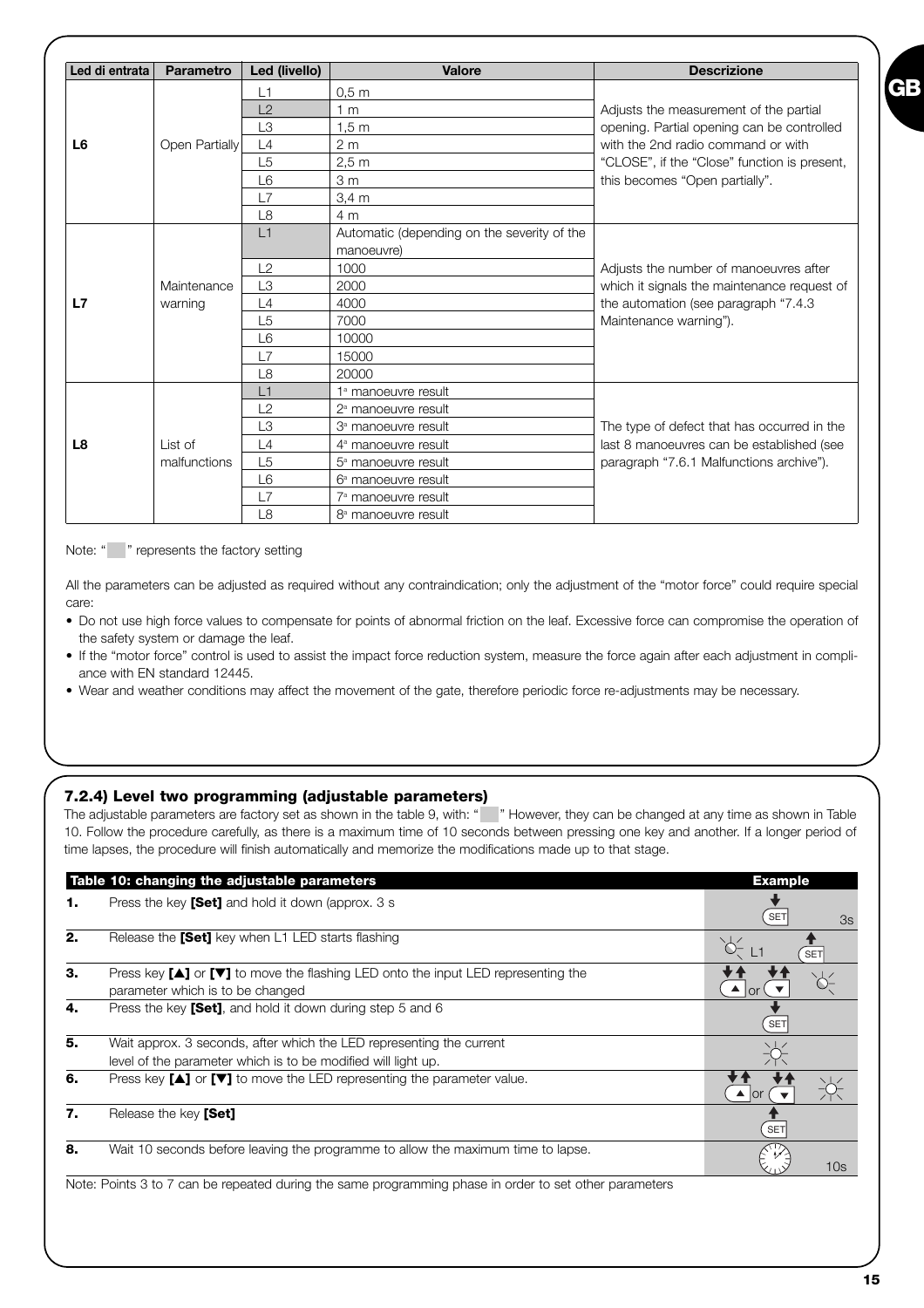## **7.2.5) Level one programming example (ON-OFF functions).**

The sequence to follow in order to change the factory settings of the functions for activating "Automatic Closing" (L1) and "Always close" (L3) have been included as examples.

|    | Tabella 11: Level one programming example                                                                                         | <b>Example</b>   |
|----|-----------------------------------------------------------------------------------------------------------------------------------|------------------|
| 1. | Press the key <b>[Set]</b> and hold it down (approx. 3 s)                                                                         | <b>SET</b><br>3s |
| 2. | Release the [Set] key when L1 LED starts flashing                                                                                 | <b>SET</b>       |
| 3. | Press the <b>[Set]</b> key once to change the state of the function associated with L1                                            |                  |
|    | Automatic Closing). LED L1 will now flash with long flashes.                                                                      | <b>SET</b>       |
| 4. | Press the [▼] key twice to move the flashing LED to LED L3                                                                        |                  |
| 5. | Press the <b>[Set]</b> key once to change the state of the function associated with L3                                            |                  |
|    | (Always Close). LED L3 will now flash with long flashes.                                                                          | <b>SET</b>       |
| 6. | Wait 10 seconds before leaving the programme to allow the maximum time to lapse.                                                  | 10 <sub>s</sub>  |
|    | Once these operations have been completed. LEDs L1 and L3 must remain on to indicate that the "Automatic Closing" and the "Always |                  |

Once these operations have been completed, LEDs L1 and L3 must remain on to indicate that the "Automatic Closing" and the "Always Close" functions are active.

## **7.2.6) Level two programming example (adjustable parameters)**

The sequence to follow in order to change the factory settings of the parameters increasing the "Pause Time" to 60 seconds (input on L1 and level on L5) and reducing the "Motor Force" for light gates (input on L5 and level on L2) have been included as examples

|     | Table 12: Level two programming example                                          | <b>Example</b>  |
|-----|----------------------------------------------------------------------------------|-----------------|
| 1.  | Press the key [Set] and hold it down (approx. 3 s)                               | SET<br>3s       |
| 2.  | Release the [Set] key when L1 LED starts flashing                                | <b>SET</b>      |
| 3.  | Press the key [Set] and hold it down during step 4 and 5                         | <b>SET</b>      |
| 4.  | Wait approx. 3 seconds until LED L3, representing the current level              |                 |
|     | of the "Pause Time" will light up                                                | 3s              |
| 5.  | Press the [▼] key twice to move the LED which is lit to LED L5,                  |                 |
|     | which represents the new "Pause Time" value                                      |                 |
| 6.  | Release the key [Set]                                                            | <b>SET</b>      |
| 7.  | Press the $[\nabla]$ key four times to move the flashing LED to LED L5           |                 |
| 8.  | Press the key [Set]; and hold it down during step 9 and 10                       | <b>SET</b>      |
| 9.  | Wait approx. 3 seconds until LED L5, representing the current                    |                 |
|     | level of the "Motor Force" will light up                                         |                 |
| 10. | Press the $[\triangle]$ key three times to move the LED which is lit to LED L2,  |                 |
|     | which represents the new "Motor Force" value                                     |                 |
| 11. | Release the key [Set]                                                            | <b>SET</b>      |
| 12. | Wait 10 seconds before leaving the programme to allow the maximum time to lapse. | 10 <sub>s</sub> |
|     |                                                                                  |                 |

### **7.3) Adding or removing devices**

Devices can be added to or removed from the ROBUS automation system at any time. In particular, various devices types can be connected to "BlueBUS" and "STOP" input as explained in the following paragraphs.

**After you have added or removed any devices, the automation system must go through the recognition process again according to the directions contained in paragraph 7.3.6 "Recognition of other devices".**

## **7.3.1) BlueBUS**

BlueBUS technology allows you to connect compatible devices using only two wires which carry both the power supply and the communication signals. All the devices are connected in parallel on the 2 wires of the BlueBUS itself. It is not necessary to observe any polarity; each device is individually recognized because a univocal address is assigned to it during the installation. Photocells, safety devices, control keys, signalling lights etc. can be connected to BlueBUS. The ROBUS control unit recognizes all the connected

devices individually through a suitable recognition process, and can detect all the possible abnormalities with absolute precision. For this reason, each time a device connected to BlueBUS is added or removed the control unit must go through the recognition process; see paragraph 7.3.6 "Recognition of Other Devices".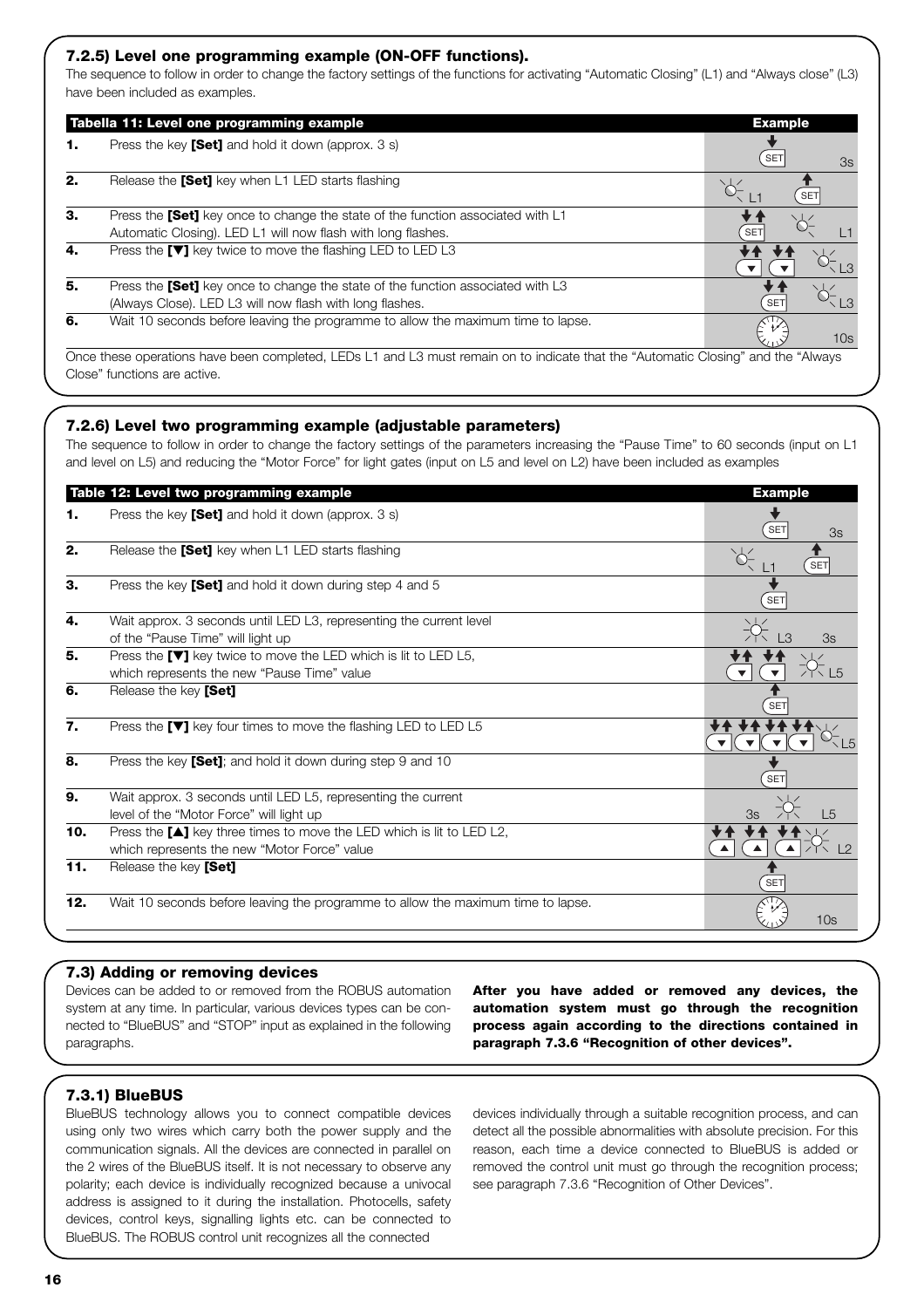## **7.3.2) STOP input**

STOP is the input that causes the immediate interruption of the manoeuvre (with a short reverse run). Devices with output featuring normally open "NO" contacts and devices with normally closed "NC" contacts, as well as devices with 8,2KΩ, constant resistance output, like sensitive edges, can be connected to this input.

During the recognition stage the control unit, like BlueBUS, recognizes the type of device connected to the STOP input (see paragraph 7.3.6 "Recognition of Other Devices"); subsequently it commands a STOP whenever a change occurs in the recognized status. Multiple devices, even of different type, can be connected to the STOP input if suitable arrangements are made.

- Any number of NO devices can be connected to each other in parallel
- Any number of NC devices can be connected to each other in series.
- Two devices with 8,2K $\Omega$  constant resistance output can be connected in parallel; if needed, multiple devices must be connected "in cascade" with a single 8.2K $\Omega$ .
- It is possible to combine Normally Open and Normally Closed by making 2 contacts in parallel with the warning to place an 8,2KΩ resistance in series with the Normally Closed contact (this also makes it possible to combine 3 devices: Normally Open, Normally Closed and 8,2KΩ).

**If the STOP input is used to connect devices with safe-! ty functions, only the devices with 8,2K**Ω **constant resistance output guarantee the fail-safe category 3 according to EN standard 954-1.**

coTC

 $.6010 + H$  $FOT^O$ 

## **7.3.3) Photocells**

By means of addressing using special jumpers, the "BlueBUS" system enables the user to make the control unit recognise the photocells and assign them with a correct detection function. The addressing operation must be done both on TX and RX (setting the jumpers in the same way) making sure there are no other couples of photocells with the same address.

In an automation for sliding gates, with ROBUS it is possible to install the photocells as shown in Figure 24.

Each time a photocell is added or removed the control unit must go through the recognition process; see paragraph 7.3.6 "Recognition of Other Devices".

| Tabelle 13: Photocell addressing                                               |                |                                                                                                                                                                                                             |                |
|--------------------------------------------------------------------------------|----------------|-------------------------------------------------------------------------------------------------------------------------------------------------------------------------------------------------------------|----------------|
| <b>Photocell</b>                                                               | <b>Jumpers</b> | <b>Photocell</b>                                                                                                                                                                                            | <b>Jumpers</b> |
| <b>FOTO</b><br>External photocell $h = 50$                                     |                | FOTO <sub>2</sub><br>External photocell                                                                                                                                                                     |                |
| activated when gate closes                                                     |                | activated when gate opens                                                                                                                                                                                   |                |
| <b>FOTO II</b><br>External photocell $h = 100$<br>activated when gate closes   |                | <b>FOTO 2 II</b><br>Internal photocell<br>when gate opens                                                                                                                                                   |                |
| FOTO 1<br>External photocell $h = 50$<br>activated when gate closes            |                | <b>FOTO 3</b><br>Single photocell for the<br>entire automation system                                                                                                                                       |                |
| <b>FOTO 1 II</b><br>Internal photocell $h = 100$<br>activated when gate closes |                | <b>A</b> in the case of the installation of FOTO 3 and FOTO II together<br>the position of the photocell elements (TX-RX) must comply with the<br>provisions contained in the photocell instruction manual. |                |

**24**

 $60^{10}$  $50^{70}$ <br> $50^{70}$ <br> $31$  $2^{17}$ 

## **7.3.4) FT210B Photo-sensor**

The FT210B photo-sensor unites in a single device a force limiting device (type C in accordance with the EN1245 standard) and a presence detector which detects the presence of obstacles on an optical axis between the TX transmitter and the RX receiver (type D in accordance with the EN12453 standard). The sensitive edge status signals on the FT210 photo-sensor are transmitted by means of the photocell beam, integrating the two systems in a single device. The transmitting part is positioned on the mobile leaf and is powered by a battery thereby eliminating unsightly connection systems; the consumption of the battery is reduced by special circuits guaranteeing a duration of up to 15 years (see the estimation details in the product instructions).

By combining a FT210B device to a sensitive edge (TCB65 for example) the level of security of the "main edge", required by the EN12453 standard for all "types of use" and "types of activation", can be attained. The FT210B is safe against individual faults when combined to a "resistive" type (8,2Kohm) sensitive edge. It features a special anticollision circuit that prevents interference with other detectors, even if not synchronised, and allows additional photocells to be fitted; for example, in cases where there is a passage of heavy vehicles and a second photocell is normally placed at 1 m from the ground.

See the FT210B instructions manual for further information concerning connection and addressing methods.

**GB**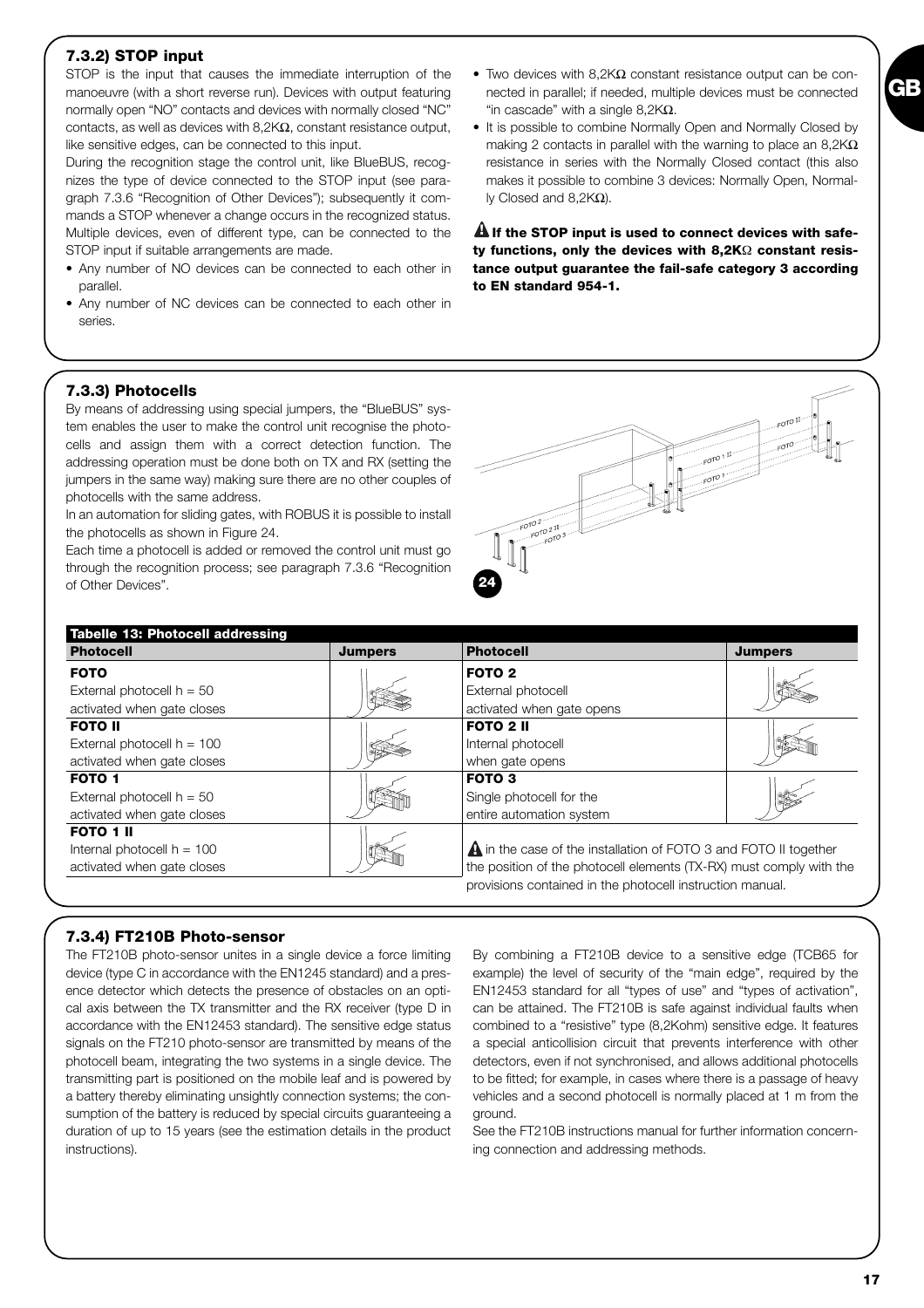## **7.3.5) ROBUS in "Slave" mode**

Properly programming and connecting, ROBUS can function in "Slave" mode; this type of function is used when 2 opposite gates need to be automated with the synchronised movement of the two leaves. In this mode ROBUS works as Master commanding the movement, while the second ROBUS acts as Slave, following the commands transmitted by the Master (all ROBUS are Masters when leaving the factory).

To configure ROBUS as a Slave the level one "Slave mode" must be activated (see table 7).

The connection between ROBUS Master and ROBUS Slave is made via BlueBus.

## **In this case the polarity of the connections between ! the two ROBUS must be respected as illustrated in fig. 26 (the other devices remain with no polarity).**

Follow the operations below to install 2 ROBUS in the Master and Slave mode:

• Install the 2 motors as indicated in fig. 25. It is not important which motor is to function as Slave or Master; when choosing, one must consider the convenience of the connections and the fact that the Step-by-Step command of the Slave only allows the Slave leaf to be opened fully.



- Connect the 2 motors as shown in fig. 26.
- Select the opening direction of the 2 motors as shown in fig. 25 (see also paragraph "4.1 Choosing the direction").
- Supply power to the 2 motors.
- Program the "Slave mode" on the ROBUS Slave (see table 7).
- Perform the device recognition on the ROBUS Slave (see paragraph "4.3 Recognition of the devices").
- Perform the device recognition on the ROBUS Master (see paragraph "4.3 Recognition of the devices").
- Perform the recognition of the leaf length on the ROBUS Master (see paragraph "4.4 Recognition length of the leaf").



When connecting 2 ROBUS in the Master-Slave mode, pay attention that:

- All devices must be connected to the ROBUS Master (as in fig. 26) including the radio receiver.
- When using buffer batteries, each motor must have its own battery.

• All programming performed on ROBUS Slave are ignored (those on ROBUS Master override the others) except for those mentioned in table 14.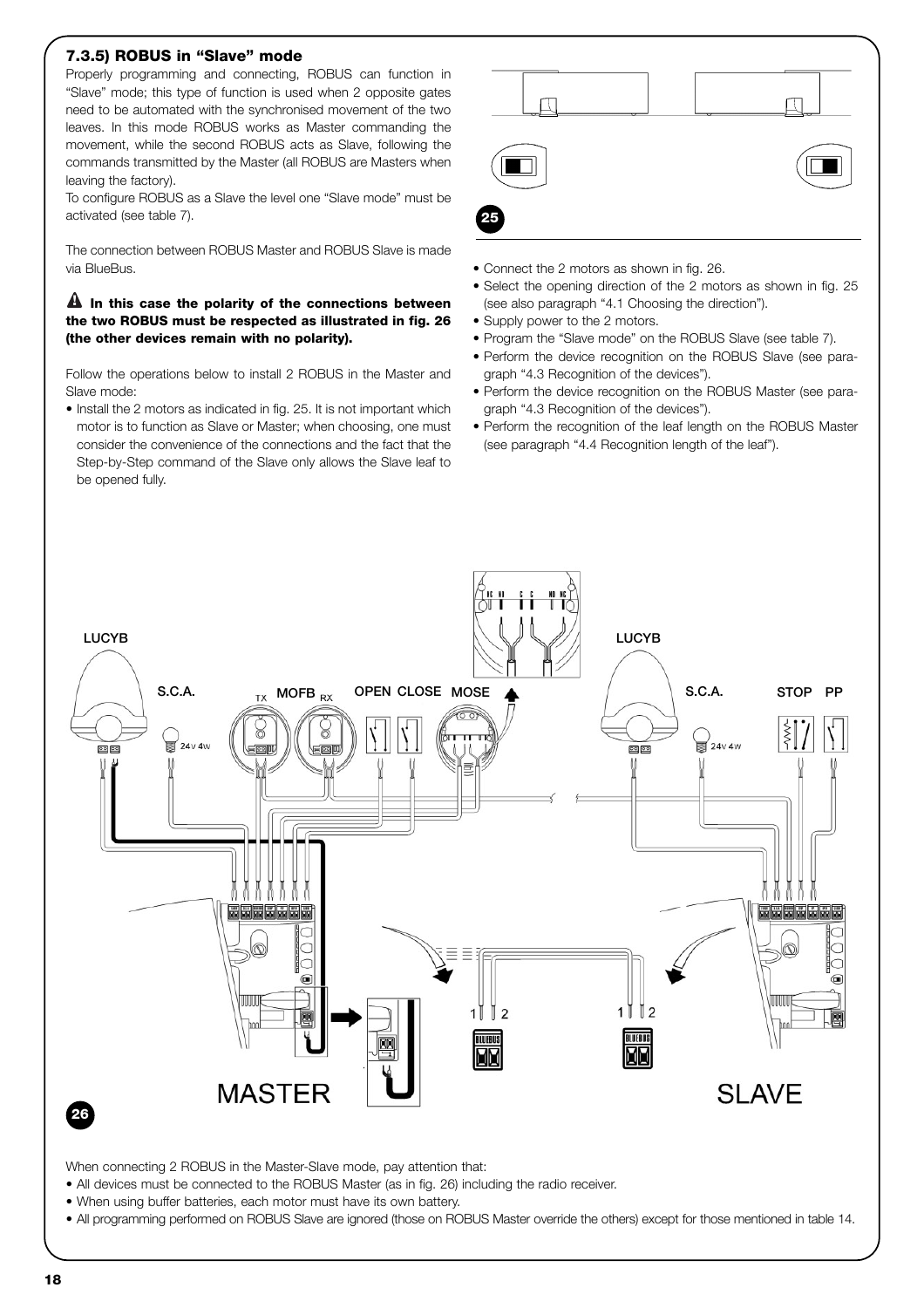| Tabella 14: ROBUS Slave programming independent from ROBUS Master                     |                            |  |
|---------------------------------------------------------------------------------------|----------------------------|--|
| Level two functions (adjustable parameters)<br>Level one functions (ON-OFF functions) |                            |  |
| Stand-by                                                                              | Motor speed                |  |
| Peak                                                                                  | Open Gate Indicator Output |  |
| Slave Mode                                                                            | Motor force                |  |
|                                                                                       | Error list                 |  |

On Slave it is possible to connect:

• A flashing light (Flash)

• An open gate light (S.C.A.)

• A sensitive edge (Stop)

- A command device (Step by Step) that controls the complete opening of the Slave leaf only.
- The Open and Close inputs are not used on the Slave

## **7.3.6) Recognition of Other Devices**

Normally the recognition of the devices connected to the BlueBUS and the STOP input takes place during the installation stage. However, if new devices are added or old ones removed, the recognition process can be gone through again by proceeding as shown in Figure 15.

|    | <b>Tabella 15: Recognition of Other Devices</b>                                                                                                                                              | <b>Example</b>  |
|----|----------------------------------------------------------------------------------------------------------------------------------------------------------------------------------------------|-----------------|
|    | Press keys $[\triangle]$ and $[Set]$ and hold them down                                                                                                                                      | SE <sub>1</sub> |
| 2. | Release the keys when L1 and L2 LED's start flashing very quickly (after approx. 3 s)                                                                                                        | <b>SET</b>      |
| З. | Wait a few seconds for the control unit to finish recognizing the devices                                                                                                                    |                 |
| 4. | When the recognition stage is completed L1 and L2 LED's will go off, the STOP LED must remain on,<br>while L1L8 LED's will light up according to the status of the relative ON-OFF functions |                 |

**After you have added or removed any devices, the automation system must be tested again according to the directions ! contained in paragraph 5.1 "Testing".**

## **7.4) Special functions**

## **7.4.1) "Always open" Function**

The "Always open" function is a control unit feature which enables the user to control an opening manoeuvre when the "Step-by-Step" command lasts longer than 2 seconds. This is useful for connecting a timer contact to the "Step-by-Step" terminal in order to keep the gate open for

a certain length of time, for example. This feature is valid with any kind of "Step-by-Step" input programming, except for "Close". Please refer to the "Step-by-Step Function" parameter in Table 9.

### **7.4.2) Move anyway" function**

In the event that one of the safety devices is not functioning properly or is out of use, it is still possible to command and move the gate in "Man present" mode.

Please refer to the Paragraph "Control with safety devices out of order" in the enclosure "Instructions and Warnings for users of the ROBUS gearmotor" for further information.

### **7.4.3) Maintenance warning**

With ROBUS the user is warned when the automation requires a maintenance control. The number of manoeuvres after the warning can be selected from 8 levels, by means of the "Maintenance warning" adjustable parameter (see table 9).

Adjustment level 1 is "automatic" and takes into consideration the severity of the manoeuvre, this being the force and duration of the manoeuvre, while the other adjustments are established based on the number of manoeuvres.

The maintenance request signal is given by means of the flashing light (Flash) or by the light connected to the S.C.A. output when programmed as a "Maintenance light" (see table 9). The flashing light "Flash" and the maintenance light give the signals indicated in table 16, based on the number of manoeuvres performed in respect to the limits that have been programmed.

| Tabella 16: maintenance warning with Flash and maintenance light |                                           |                                  |  |  |
|------------------------------------------------------------------|-------------------------------------------|----------------------------------|--|--|
| <b>Number of manoeuvres</b>                                      | <b>Flash signal</b>                       | <b>Maintenance light signal</b>  |  |  |
| Lower than 80% of the limit                                      | Normal (0.5s on, 0.5s off)                | On for 2s when opening begins    |  |  |
| Between 81 and 100% of the limit                                 | Remains on for 2s at the beginning of the | Flashes throughout the manoeuvre |  |  |
|                                                                  | manoeuvre then carries on normally        |                                  |  |  |
| Over 100% of the limit                                           | Remains ON for 2s at the start and end of | Always flashes.                  |  |  |
|                                                                  | the manoeuvre then carries on normally    |                                  |  |  |

**GB**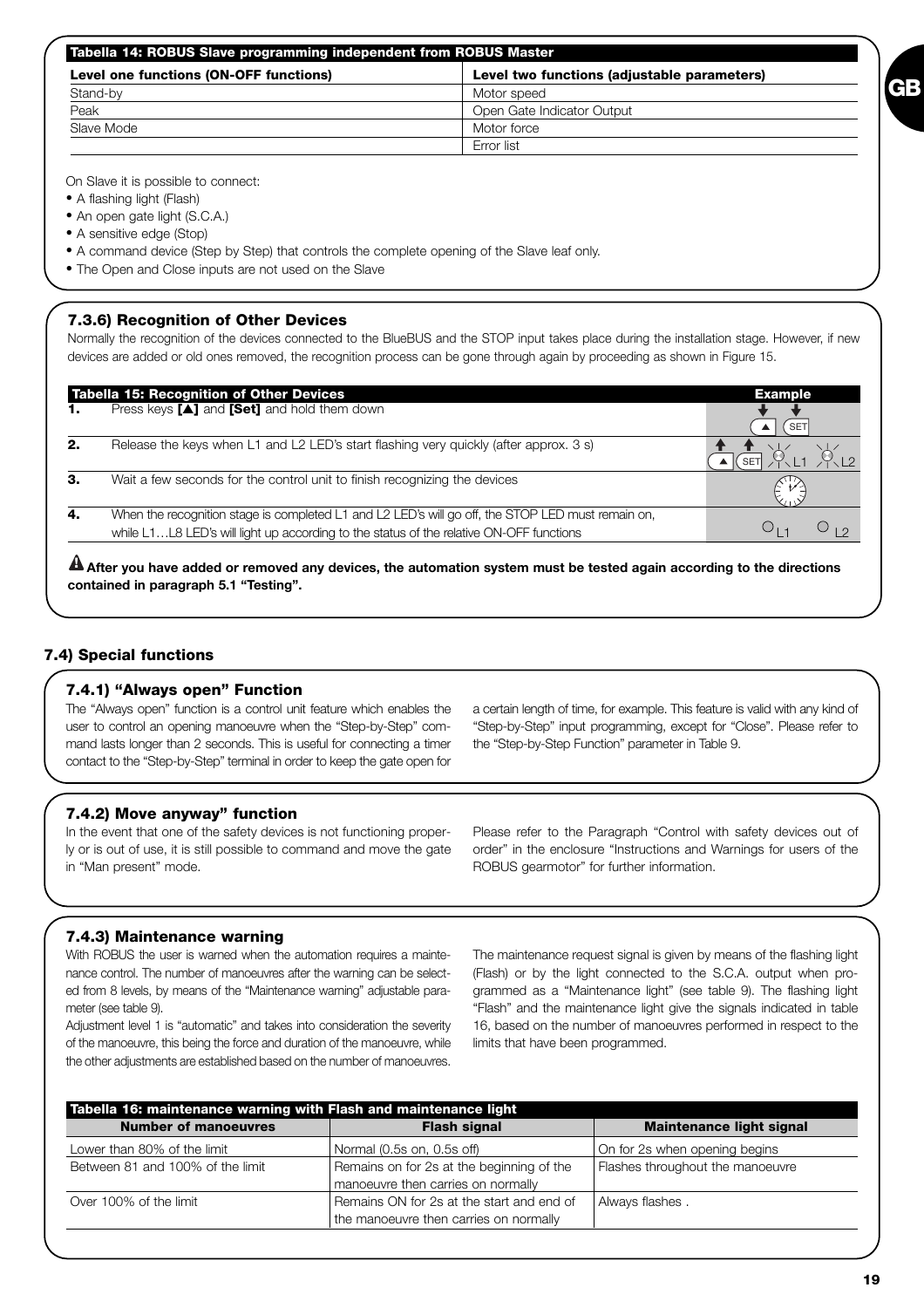## **Control of the number of manoeuvres performed**

The number of manoeuvres performed as a percentage on the set limit can be verified by means of the "Maintenance warning" function. Follow the indications in table 17 for this control.

|    | Tabella 17: control of the number of manoeuvres performed                                                                                                                                                                                                                                                                                                                                                                                                                                          | <b>Example</b>        |
|----|----------------------------------------------------------------------------------------------------------------------------------------------------------------------------------------------------------------------------------------------------------------------------------------------------------------------------------------------------------------------------------------------------------------------------------------------------------------------------------------------------|-----------------------|
| 1. | Press the key [Set] and hold it down (approx. 3 s)                                                                                                                                                                                                                                                                                                                                                                                                                                                 | <b>SET</b><br>3s      |
| 2. | Release the [Set] key when L1 LED starts flashing                                                                                                                                                                                                                                                                                                                                                                                                                                                  | $Q$ $L$<br><b>SET</b> |
| 3. | Press key [▲] or [▼] to move the flashing LED onto the input LED L7<br>representing the "Maintenance warning" parameter                                                                                                                                                                                                                                                                                                                                                                            |                       |
| 4. | Press the key [Set], and hold it down during step 5, 6 and 7                                                                                                                                                                                                                                                                                                                                                                                                                                       | <b>SET</b>            |
| 5. | Wait approx. 3 seconds, after which the LED representing the current<br>level of the parameter "Maintenance warning" will light up                                                                                                                                                                                                                                                                                                                                                                 |                       |
| 6. | Press and immediately release the $[\triangle]$ and $[\triangledown]$ keys.                                                                                                                                                                                                                                                                                                                                                                                                                        | $\triangle$ and       |
| 7. | The LED that corresponds to the selected level flashes. The number of flashes indicates the percentage<br>of manoeuvres performed(in multiples of 10%) in relation to the set limit.<br>For example: with the maintenance warning set on L6 being 10000, 10% is equal to 1000 manoeuvres;<br>if the LED flashes 4 times, this means that 40% of the manoeuvres have been reached (being between<br>4000 and 4999 manoeuvres). The LED will not flash if 10% of the manoeuvres hasn't been reached. |                       |
| 8. | Release the key [Set]                                                                                                                                                                                                                                                                                                                                                                                                                                                                              | SE <sub>1</sub>       |

### **Manoeuvre counter reset**

After the maintenance of the system has been performed the manoeuvre counter must be reset. Proceed as described in table 18.

| Press the key [Set] and hold it down (approx. 3 s)                                                                                                                                                                                      |            |
|-----------------------------------------------------------------------------------------------------------------------------------------------------------------------------------------------------------------------------------------|------------|
|                                                                                                                                                                                                                                         | SET<br>3s  |
| Release the [Set] key when L1 LED starts flashing                                                                                                                                                                                       | <b>SET</b> |
| Press key [▲] or [▼] to move the flashing LED onto the input LED L7 representing the<br>"Maintenance warning" parameter                                                                                                                 |            |
| Press the key [Set], and hold it down during step 5 and 6                                                                                                                                                                               | <b>SET</b> |
| Wait approx. 3 seconds, after which the LED representing the current<br>level of the parameter "Maintenance warning" will light up.                                                                                                     |            |
| Press keys $[\triangle]$ and $[\triangledown]$ , hold them down for at least 5 seconds and then release them.<br>The LED that corresponds to the selected level flashes rapidly indicating that the<br>manoeuvre counter has been reset |            |
| Release the key [Set]                                                                                                                                                                                                                   | <b>SET</b> |
|                                                                                                                                                                                                                                         |            |

### **7.5 Connection of Other Devices**

If the user needs to feed external devices such as a proximity reader for transponder cards or the illumination light of the key-operated selector switch, it is possible to tap power as shown in Figure 27. The power supply voltage is 24Vdc -30% - +50% with a maximum available current of 100mA.

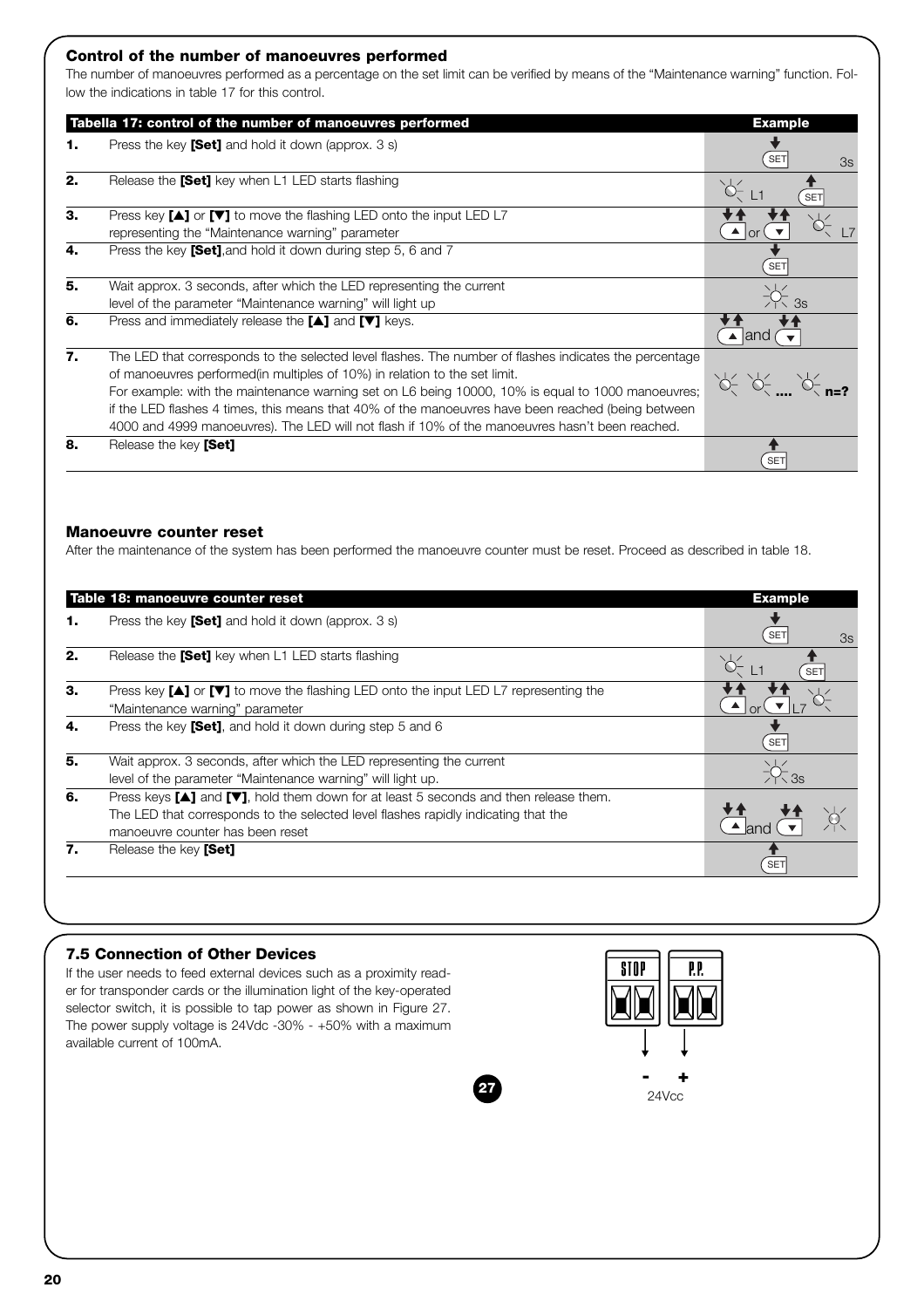## **7.6) Troubleshooting**

The table 19 contains instructions to help you solve malfunctions or errors that may occur during the installation stage or in case of failure.

| Tabella 19: Troubleshooting                       |                                                                                                   |
|---------------------------------------------------|---------------------------------------------------------------------------------------------------|
| <b>Symptoms</b>                                   | <b>Recommended checks</b>                                                                         |
| The radio transmitter does not control the gate   | Check to see if the transmitter batteries are exhausted, if necessary replace them                |
| and the LED on the transmitter does not light up  |                                                                                                   |
| The radio transmitter does not control the gate   | Check to see if the transmitter has been memorised correctly in the radio receiver                |
| but the LED on the transmitter lights up          |                                                                                                   |
| No manoeuvre starts and the "BlueBUS" LED         | Check that ROBUS is powered by a 230V mains supply.                                               |
| does not flash                                    | Check to see if the fuses are blown; if necessary, identify the reason for the failure and        |
|                                                   | then replace the fuses with others having the same current rating and characteristics.            |
| No manoeuvre starts and the flashing light is off | Make sure that the command is actually received. If the command reaches the STEP-                 |
|                                                   | BY-STEP input, the corresponding "STEP-BY-STEP" LED must light up; if you are                     |
|                                                   | using the radio transmitter, the "BlueBus" LED must make two quick flashes.                       |
| No manoeuvre starts and the flashing light flash- | Count the flashes and check the corresponding value in table 21                                   |
| es a few times                                    |                                                                                                   |
| The manoeuvre starts but it is immediately fol-   | The selected force could be too low for this type of gate. Check to see whether there             |
| lowed by a reverse run                            | are any obstacles; if necessary increase the force                                                |
|                                                   | Make sure that there is voltage on the flashing light's FLASH terminal during the                 |
| The manoeuvre is carried out but the flashing     | manoeuvre (being intermittent, the voltage value is not important: approximately 10-              |
| light does not work                               | 30Vdc); if there is voltage, the problem is due to the lamp; in this case replace the             |
|                                                   | lamp with one having the same characteristics; if there is no voltage, there may have             |
|                                                   | been an overload on the FLASH output. Check that the cable has not short-circuited.               |
|                                                   | Check the type of function programmed for the S.C.A. output (Table 9)                             |
| The manoeuvre is carried out but the Open         | When the light should be on, check there is voltage on the S.C.A. terminal (approximately         |
| Gate Indicator does not work                      | 24Vdc). If there is voltage, then the problem will have been caused by the light, which will have |
|                                                   | to be replaced with one with the same characteristics. If there is no voltage, there may have     |
|                                                   | been an overload on the S.C.A. output. Check that the cable has not short-circuited.              |

## **7.6.1) Malfunctions archive**

ROBUS allows the possible malfunctions that have occurred in the last 8 manoeuvres to be viewed; for example, the interruption of a manoeuvre due to a photocell or sensitive edge cutting in. To verify the malfunctions list, proceed as in table 20.

|    | Table 20: malfunctions archive                                                                        | <b>Example</b>   |
|----|-------------------------------------------------------------------------------------------------------|------------------|
|    | Press the key $[Set]$ (approx. 3 s)                                                                   | <b>SET</b><br>3s |
| 2. | Release the [Set] key when L1 LED starts flashing                                                     | <b>SET</b>       |
| 3. | Press key [▲] or [▼] to move the flashing LED onto the input LED                                      |                  |
|    | L8 representing the "malfunctions list" parameter                                                     |                  |
| 4. | Press the key [Set], and hold it down during step 5 and 6                                             | <b>SET</b>       |
| 5. | Wait for about 3s after which the LEDs corresponding to the manoeuvres in which the                   |                  |
|    | defect occurred will light. The L1 LED indicates the result of the last manoeuvre                     |                  |
|    | and L8 indicates the result of the 8th manoeuvre. If the LED is on, this means that a defect occurred |                  |
|    | during that manoeuvre; if the LED is off, this means that no defect occurred during that manoeuvre.   |                  |
| 6. | Press keys $[\triangle]$ and $[\triangledown]$ to select the required manoeuvre:                      |                  |
|    | The corresponding LED flashes the same number of times as those made by the                           |                  |
|    | flashing light after a defect (see table 21).                                                         |                  |
| 7. | Release the key [Set]                                                                                 | <b>SET</b>       |

## **7.7) Diagnostics and signals**

A few devices issue special signals that allow you to recognize the operating status or possible malfunctions.

F2



 $F1 -$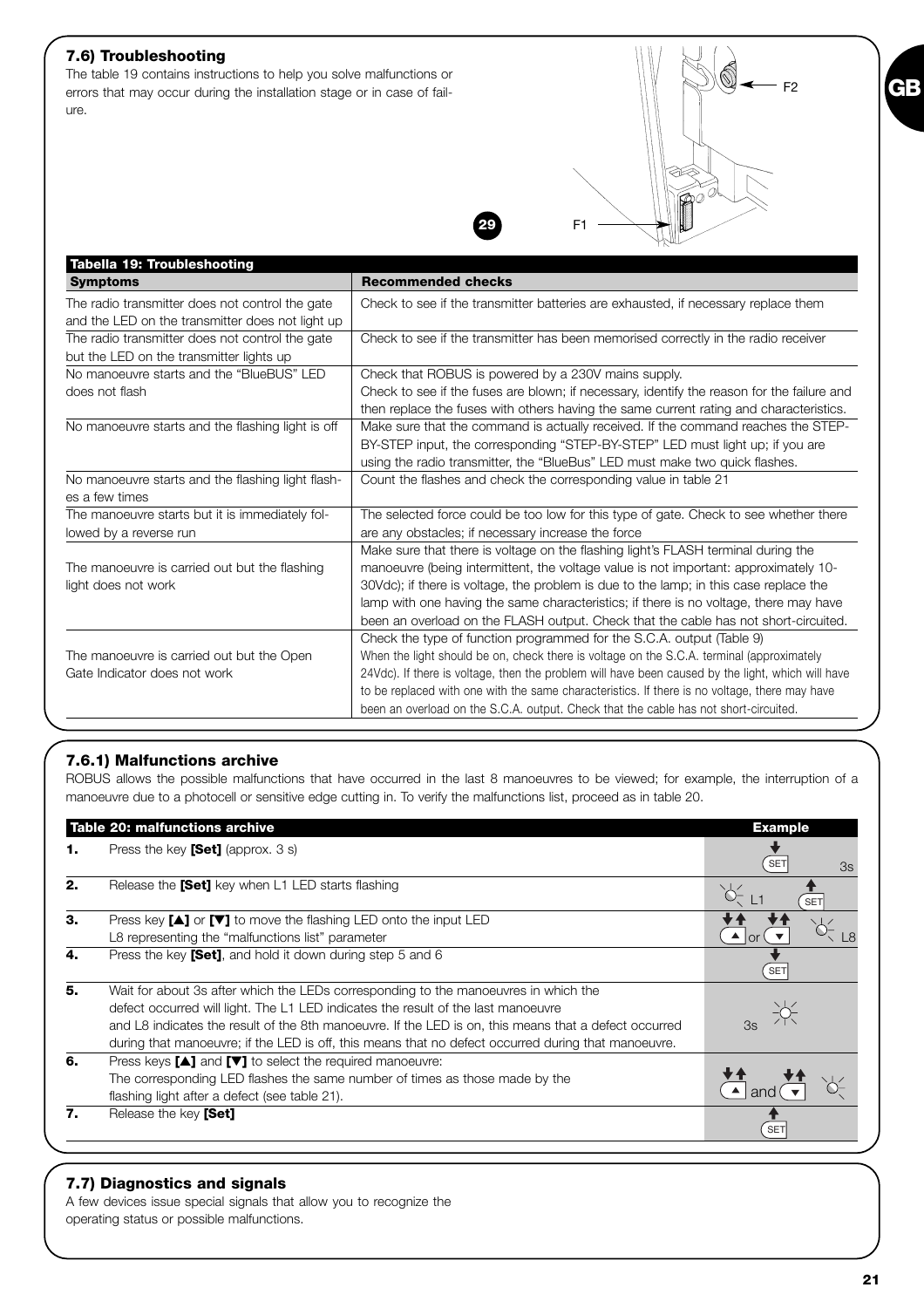## **7.7.1) Flashing light signalling**

During the manoeuvre the flashing light FLASH flashes once every second. When something is wrong the flashes are more frequent; the light flashes twice with a second's pause between flashes.

| Tabella N°21: FLASH flashing light signalling |                                                                                         |                                                                                                                                                                                                                                                                                                                           |  |  |
|-----------------------------------------------|-----------------------------------------------------------------------------------------|---------------------------------------------------------------------------------------------------------------------------------------------------------------------------------------------------------------------------------------------------------------------------------------------------------------------------|--|--|
| <b>Quick flashes</b>                          | Cause                                                                                   | <b>ACTION</b>                                                                                                                                                                                                                                                                                                             |  |  |
| 1 flash<br>1 second's pause<br>1 flash        | <b>BlueBUS</b> error                                                                    | At the starting of the manoeuvre, the devices connected to BLUEBUS do not<br>correspond to those recognized during the recognition phase. One or more<br>devices may be faulty; check and, if necessary, replace them; in case of modifi-<br>cations repeat the recognition process (7.3.4 Recognition of Other Devices). |  |  |
| 2 flashes<br>1 second's pause<br>2 flashes    | Triggering of a photocell                                                               | At the starting of the manoeuvre, one or more photocells do not enable it;<br>check to see if there are any obstacles.<br>This is normal when there is an obstacle impeding the movement.                                                                                                                                 |  |  |
| 3 flashes<br>1 second's pause<br>3 flashes    | Activation of the "motor for-<br>ce" limiting device                                    | During the movement, the gate experienced excessive friction; identify the<br>cause.                                                                                                                                                                                                                                      |  |  |
| 4 flashes<br>1 second's pause<br>4 flashes    | Activation of the STOP input                                                            | At the starting of the manoeuvre or during the movement, the STOP input was<br>activated; identify the cause                                                                                                                                                                                                              |  |  |
| 5 flashes<br>1 second's pause<br>5 lampeggi   | Error in the internal parame-<br>ters of the electronic control<br>unit                 | Wait at least 30 seconds, then try giving a command. if the condition persists it<br>means there is a malfunction and the electronic board has to be replaced                                                                                                                                                             |  |  |
| 6 flashes<br>1 second's pause<br>6 flashes    | The maximum manoeuvre<br>limit/hour has been excee-<br>ded.                             | Wait for a few minutes until the manoeuvre limiting device drops to under the<br>maximum limit                                                                                                                                                                                                                            |  |  |
| 7 flashes<br>1 second's pause<br>7 flashes    | here is an error in the inter-<br>nal electric circuits                                 | Disconnect all the power circuits for a few seconds and then try to give the<br>command again. if the condition persists it means there is a serious malfunc-<br>tion and the electronic board has to be replaced                                                                                                         |  |  |
| 8 flashes<br>1 second's pause<br>8 flashes    | A command that does not<br>permit other commands to be<br>performed is already present. | Check the type of command that is always present; for example, it could be a<br>command from a timer on the "open" input.                                                                                                                                                                                                 |  |  |

# **7.7.2) Signals on the control unit**

On the ROBUS350 control unit there is a set of LED's each of which can give special indications both during normal operation and in case of malfunctions.



| Tabella 22: LED's on the control unit's terminals  |                                         |                                                                                                                                                                                                              |  |  |  |
|----------------------------------------------------|-----------------------------------------|--------------------------------------------------------------------------------------------------------------------------------------------------------------------------------------------------------------|--|--|--|
| <b>BLUEBUS LED</b>                                 | <b>Cause</b>                            | <b>ACTION</b>                                                                                                                                                                                                |  |  |  |
| Off<br><b>ACTION</b>                               | <b>Malfunction</b>                      | Make sure there is power supply; check to see if the fuses are blown; if necessary, identify the rea-<br>son for the failure and then replace the fuses with others having the same characteristics replaced |  |  |  |
| On                                                 | Serious malfunction                     | There is a serious malfunction; try switching off the control unit for a few seconds; if the condi-<br>tion persists it means there is a malfunction and the electronic board has to be replaced             |  |  |  |
| One flash every second                             | Everything OK                           | Normal operation of control unit                                                                                                                                                                             |  |  |  |
| 2 quick flashes                                    | The status of the inputs has<br>changed | This is normal when there is a change in one of the inputs: STEP-BY-STEP,<br>STOP, OPEN, CLOSE, triggering of photocells or the radio transmitter is used                                                    |  |  |  |
| Series of flashes separated by a<br>second's pause | Miscellaneous                           | It corresponds to the flashing light's signal. See table n° 21.                                                                                                                                              |  |  |  |
| <b>STOP LED</b>                                    | <b>Cause</b>                            | <b>ACTION</b>                                                                                                                                                                                                |  |  |  |
| Off<br><b>ACTION</b>                               | Activation of the STOP input            | Check the devices connected to the STOP input                                                                                                                                                                |  |  |  |
| On                                                 | Everything OK                           | STOP Input active                                                                                                                                                                                            |  |  |  |
| <b>STEP-BY-STEP LED</b>                            | <b>Cause</b>                            | <b>ACTION</b>                                                                                                                                                                                                |  |  |  |
| Off                                                | Everything OK                           | input not active                                                                                                                                                                                             |  |  |  |
| On                                                 | Activation of the STEP-BY-STEP input    | This is normal if the device connected to the STEP-BY-STEP input is actually active                                                                                                                          |  |  |  |
| <b>OPEN LED</b>                                    | Cause                                   | <b>ACTION</b>                                                                                                                                                                                                |  |  |  |
| Off                                                | Everything OK                           | OPEN input not active                                                                                                                                                                                        |  |  |  |
| On                                                 | Activation of the OPEN input            | This is normal if the device connected to the OPEN input is actually active                                                                                                                                  |  |  |  |
| <b>CLOSE LED</b>                                   | <b>Cause</b>                            | <b>ACTION</b>                                                                                                                                                                                                |  |  |  |
| Off                                                | Everything OK                           | CLOSE input not active                                                                                                                                                                                       |  |  |  |
| On                                                 | Activation of the CLOSE input           | This is normal if the device connected to the CLOSE input is actually active                                                                                                                                 |  |  |  |

**29**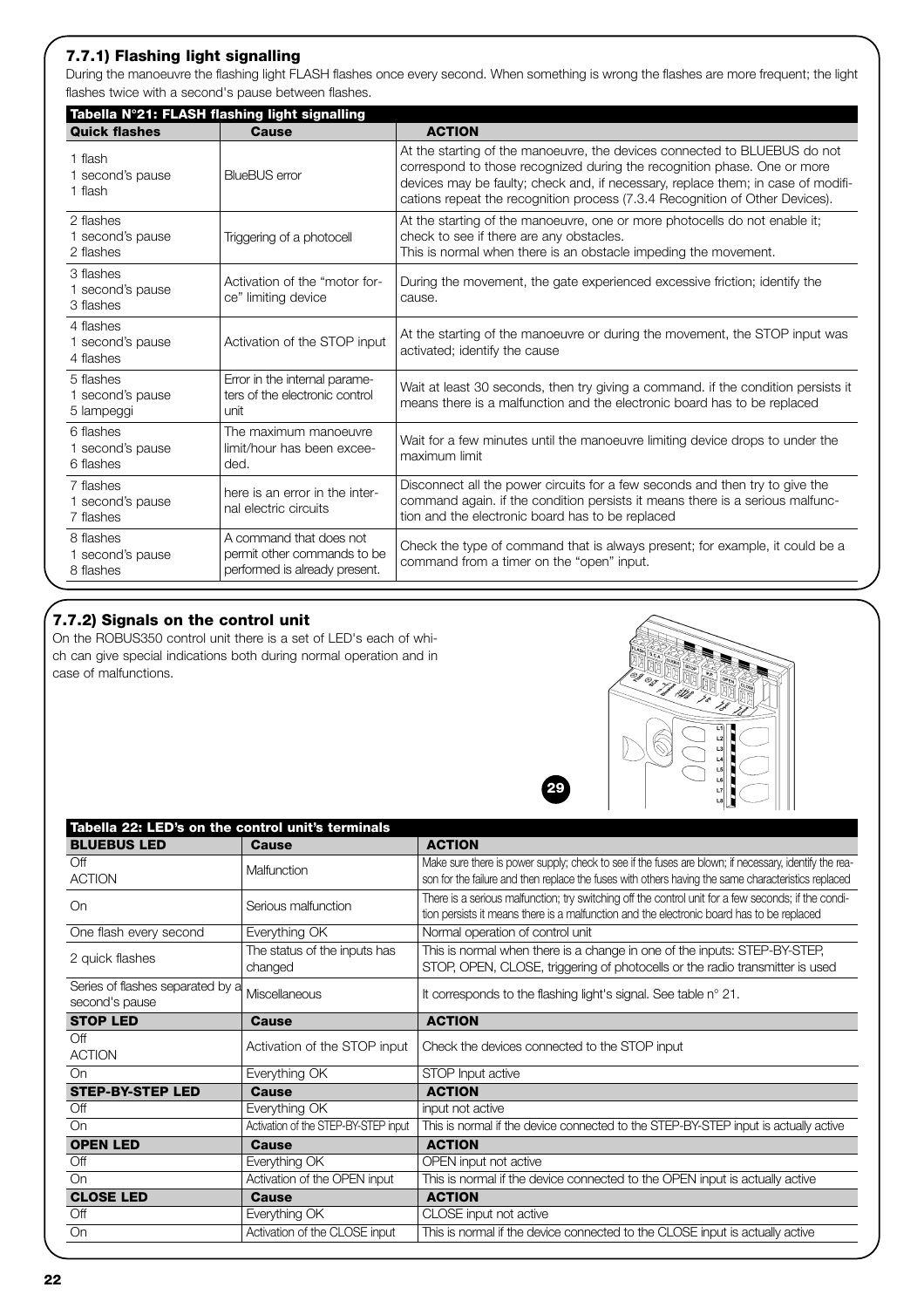|                    | Tabella 23: LED's on the control unit's keys                                                                   |  |  |
|--------------------|----------------------------------------------------------------------------------------------------------------|--|--|
| Led 1              | <b>Description</b>                                                                                             |  |  |
| Off                | During normal operation the device indicates "Automatic Closing" is not active                                 |  |  |
| on                 | During normal operation the device indicates "Automatic Closing" is active.                                    |  |  |
|                    | • Function programming in progress.                                                                            |  |  |
| It flashes         | • If it flashes together with L2, it means that the user must carry out the device recognition phase (refer to |  |  |
|                    | Paragraph "4.3 Recognition of the devices").                                                                   |  |  |
| Led L <sub>2</sub> | <b>Description</b>                                                                                             |  |  |
| Off                | During normal operation the device indicates "Close after photo" is not active.                                |  |  |
| on                 | During normal operation the device indicates "Close after photo" is active.                                    |  |  |
|                    | • Function programming in progress.                                                                            |  |  |
| It flashes         | • If it flashes together with L1, it means that the user must carry out the device recognition phase (refer to |  |  |
|                    | Paragraph "4.3 Recognition of the devices").                                                                   |  |  |
| Led L <sub>3</sub> | <b>Description</b>                                                                                             |  |  |
| Off                | During normal operation the device indicates "Always close" is not active.                                     |  |  |
| on                 | During normal operation the device indicates "Always close" is active.                                         |  |  |
|                    | • Function programming in progress.                                                                            |  |  |
| It flashes         | • If it flashes together with L4, it means that the user must carry out the leaf length recognition phase      |  |  |
|                    | (refer to Paragraph "4.4 Recognition length of the leaf").                                                     |  |  |
| Led L4             | <b>Description</b>                                                                                             |  |  |
| Off                | During normal operation the device indicates "Stand-by" is not active.                                         |  |  |
| on                 | During normal operation the device indicates "Stand-by" is active.                                             |  |  |
|                    | • Function programming in progress.                                                                            |  |  |
| It flashes         | • If it flashes together with L3, it means that the user must carry out the leaf length recognition phase      |  |  |
|                    | (refer to Paragraph "4.4 Recognition length of the leaf").                                                     |  |  |
| Led L5             | <b>Description</b>                                                                                             |  |  |
| Off                | During normal operation the device indicates "Thrust" is not active.                                           |  |  |
| on                 | During normal operation the device indicates "Thrust" is active.                                               |  |  |
| It flashes         | Function programming in progress.                                                                              |  |  |
| Led L6             | <b>Description</b>                                                                                             |  |  |
| Off                | During normal operation the device indicates "Pre-flashing" is not active.                                     |  |  |
| <b>on</b>          | During normal operation the device indicates "Pre-flashing" is active.                                         |  |  |
| It flashes         | Function programming in progress.                                                                              |  |  |
| Led L7             | <b>Description</b>                                                                                             |  |  |
| Off                | During normal operation the device indicates that the CLOSE input activates a closing manoeuvre.               |  |  |
| on                 | During normal operation the device indicates that the CLOSE input activates a partial opening manoeuvre.       |  |  |
| It flashes         | Function programming in progress.                                                                              |  |  |
| Led L8             | <b>Description</b>                                                                                             |  |  |
| Off                | During normal operation the device indicates that ROBUS is configured as Master.                               |  |  |
| on                 | During normal operation the device indicates that ROBUS is configured as Slave.                                |  |  |
| It flashes         | Function programming in progress.                                                                              |  |  |
|                    |                                                                                                                |  |  |

## **7.8) Accessories**

The following optional accessories are available for ROBUS:

- PS124 PS124 24 V Buffer battery 1,2Ah with integrated charger battery.
- SMXI or SMXIS 433.92MHz Radio receiver with digital Rolling code.



For information on the complete range of accessories, refer to the Nice s.p.a. product catalogue.



**GB**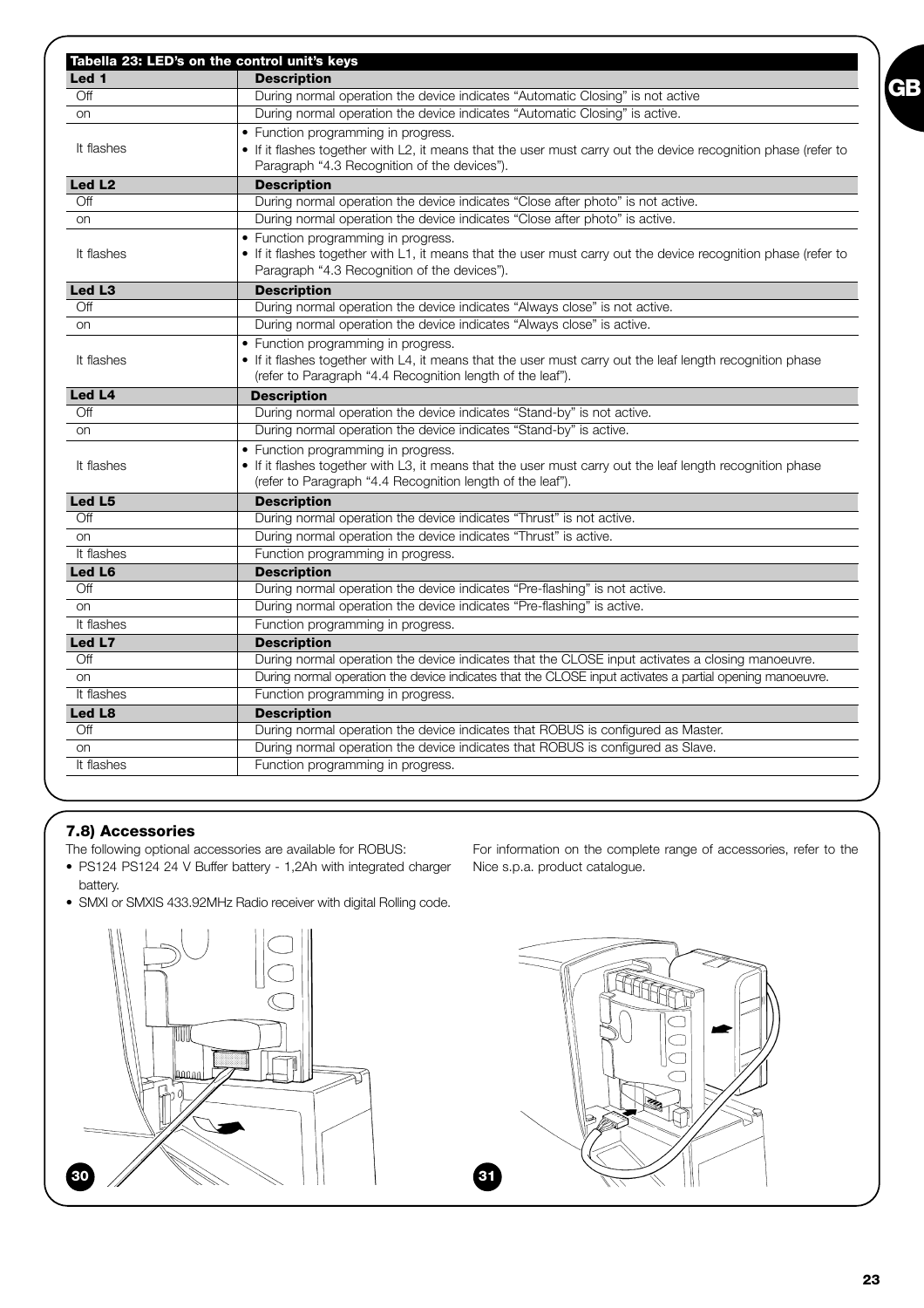# **Instructions and Warnings for users of RUN gearmotor**

**Congratulation**s for having chosen a Nice product for your automation system! Nice S.p.A. produces components for the automation of gates, doors, rolling gates, roller shutters and awnings: gearmotors, control units, radio controls, flashing lights, photocells and miscellaneous accessories. Nice uses only the finest materials and first-class workmanship. It focuses on the development of innovative solutions designed to simplify the use of its equipment, dedicating meticulous care to the study of its technical, aesthetic and ergonomic characteristics: From the wide range of Nice products, your installation technician will certainly have selected the one best suited to your specific requirements. However, Nice is not the producer of your automation system, which is rather the result of a combination of operations carried out by your installation technician, namely analysis, evaluation, selection of materials and system implementation. Each automation system is unique. Your installation technician is the only person who possesses the experience and professionalism needed to set up a system capable of satisfying your requirements, a system that is safe, reliable, long lasting and built in accordance with the regulations in force. An automation system is not only very convenient; it also improves the level of security in your home. Moreover, it will last for years with very little maintenance. Even though the automation system you posses meets the safety requirements of the legislation in force, this does not exclude the existence of a "residual risk", i.e. the possibility that dangers may arise, usually as a result of improper or unreasonable use. We have prepared the following list of do's and don'ts to help you avoid any mishaps:

- •**Before using your automation system for the first time**, ask the installer to explain the origin of residual risks; take a few minutes and read the users **instructions manual given you by the installer**. Retain the manual for future use and deliver it to any subsequent owner of the automation system.
- •**Your automation system is a machine that will faithfully execute your commands;** unreasonable or improper use may generate dangers: do not operate the system if there are people, animals or objects within its range of operation.
- •**Children:** automation systems are designed to guarantee high levels of safety and security. They are equipped with detection devices that prevent movement if people or objects are in the way, guaranteeing safe and reliable activation. However, children should not be allowed to play in the vicinity of automated systems; to prevent any accidental activations, keep all remote controls away from children: **they are not toys!**
- •**Malfunctions:** If you notice that your automation is not functioning properly, disconnect the power supply

to the system and operate the manual release device. Do not attempt to make any repairs; call the installation technician and in the meantime, operate the system like a non-automatic door after releasing the gearmotor as described below.

- •**Maintenance:** Like any machine, your automation needs regular periodic maintenance to ensure its long life and total safety. Arrange a periodic maintenance schedule with your installation technician. Nice recommends that maintenance checks be carried out every six months for normal domestic use, but this interval may very depending on the intensity of use. Only qualified personnel are authorised to carry out checks, maintenance operations and repairs.
- •Do not modify the system or its programming and adjustment parameters in any way, even if you feel capable of doing it: your installation technician is responsible for the system.
- •The final test, the periodic maintenance operations and any repairs must be documented by the person who has performed them; these documents must remain under the custody of the owner of the system.

**The only recommended** maintenance operations that the user can perform periodically concern the cleaning of the photocell glasses and the removal of **leaves and debris that may impede the automation**. To prevent anyone from activating the gate release the automation system (as described below). Use a slightly damp cloth to clean.

- •**Disposal:** At the end of its useful life, the automation must be dismantled by qualified personnel, and the materials must be recycled or disposed of in compliance with the legislation locally in force.
- •**In the event of malfunctions or power failures.** While you are waiting for the technician to come (or for the power to be restored if your system is not equipped with buffer batteries), you can operate the system like any non-automatic gate. In order to do this you need to manually release the gearmotor (this operation is the only one that the user of the automation is authorized to perform): This operation has been carefully designed by Nice to make it extremely easy, without any need for tools or physical exertion.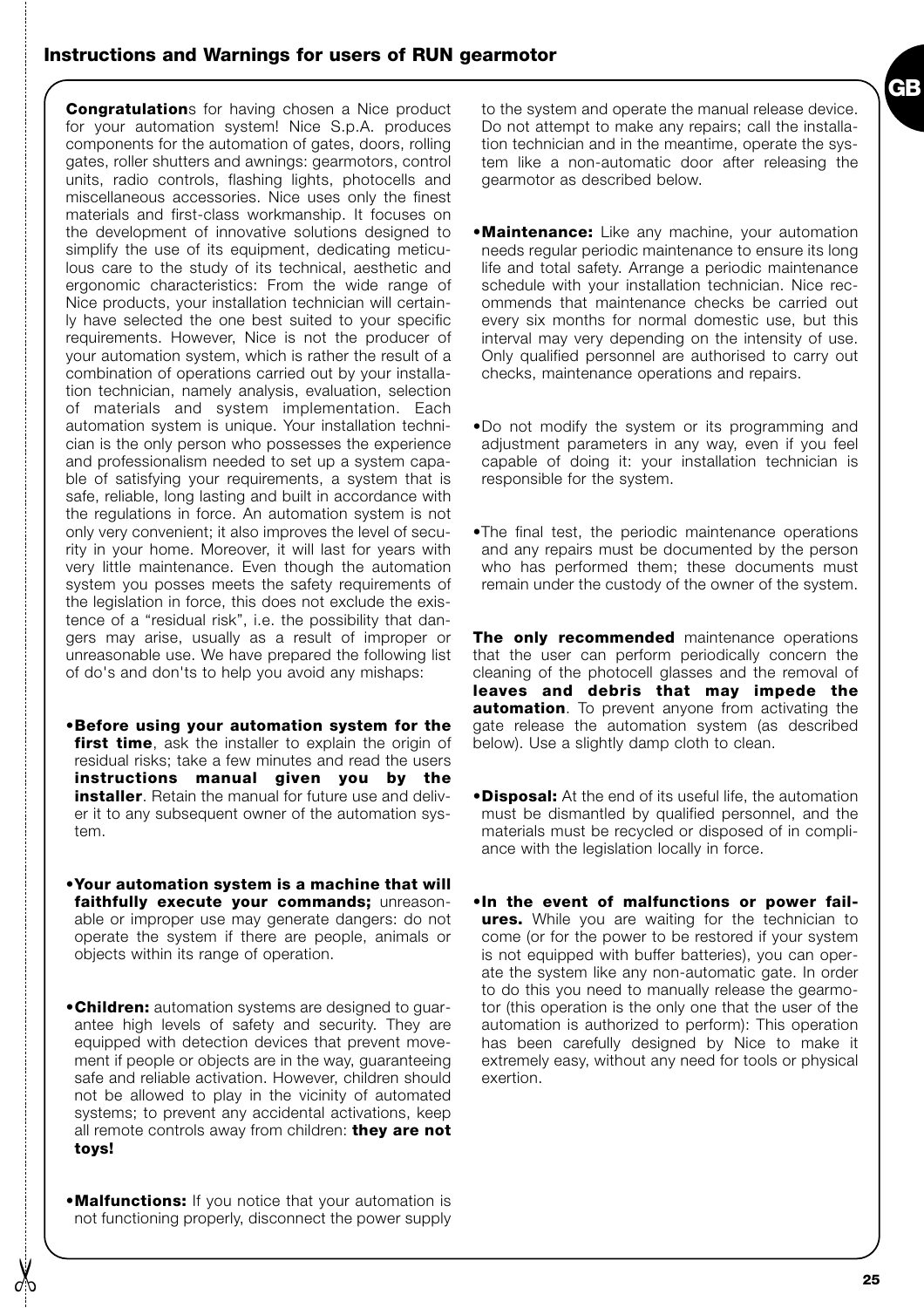**Manual movement and release:** before carrying out this operation please note that release can only occur when the leaf is stopped.





**To lock:** carry out the same procedures backwards.

**Control with safety devices out of order:** If the safety devices are malfunctioning, it is still possible to control the gate.

- Operate the gate control device (remote control or key-operated selector switch, etc.). If the safety devices enable the operation, the gate will open and close normally, otherwise the flashing light flashes a few times but the manoeuvre does not start (the number of flashes depends on the reason why the manoeuvre is not enabled).
- In this case, **actuate the control** again within 3 seconds and keep it actuated.
- After approximately 2s the gate will start moving in the "man present" mode, i.e. so long as the control is maintained the gate will keep moving; as soon as the control is released the gate will stop.

## **If the safety devices are out of order the ! automation must be repaired as soon as possible.**





**3** Pull the release handle. **4** Move the leaf manually.



**Replacing the Remote Control Battery:** if your radio control, after a period of time, seems not to work as well, or not to work at all, it may simply be that the battery is exhausted (depending on the type of use, it may last from several months up to one year and more). In this case you will see that the light confirming the transmission is weak, or does not come on, or comes on only briefly. Before calling the installation technician try exchanging the battery with one from another operating transmitter:

if the problem is caused by a low battery, just replace it with another of the same type. The batteries contain polluting substances: do not dispose of them together with other waste but use the methods established by local regulations.

Are you satisfied? If you wish to install another automation system in your home, call your old installation technician and use Nice products. You will get the services of a specialist and the most advanced products available on the market, superior performances and maximum system compatibility. Thank you for reading these instructions. We feel confident that you will be well satisfied with your new system: for any present or future requirements, please contact your reliable installation technician.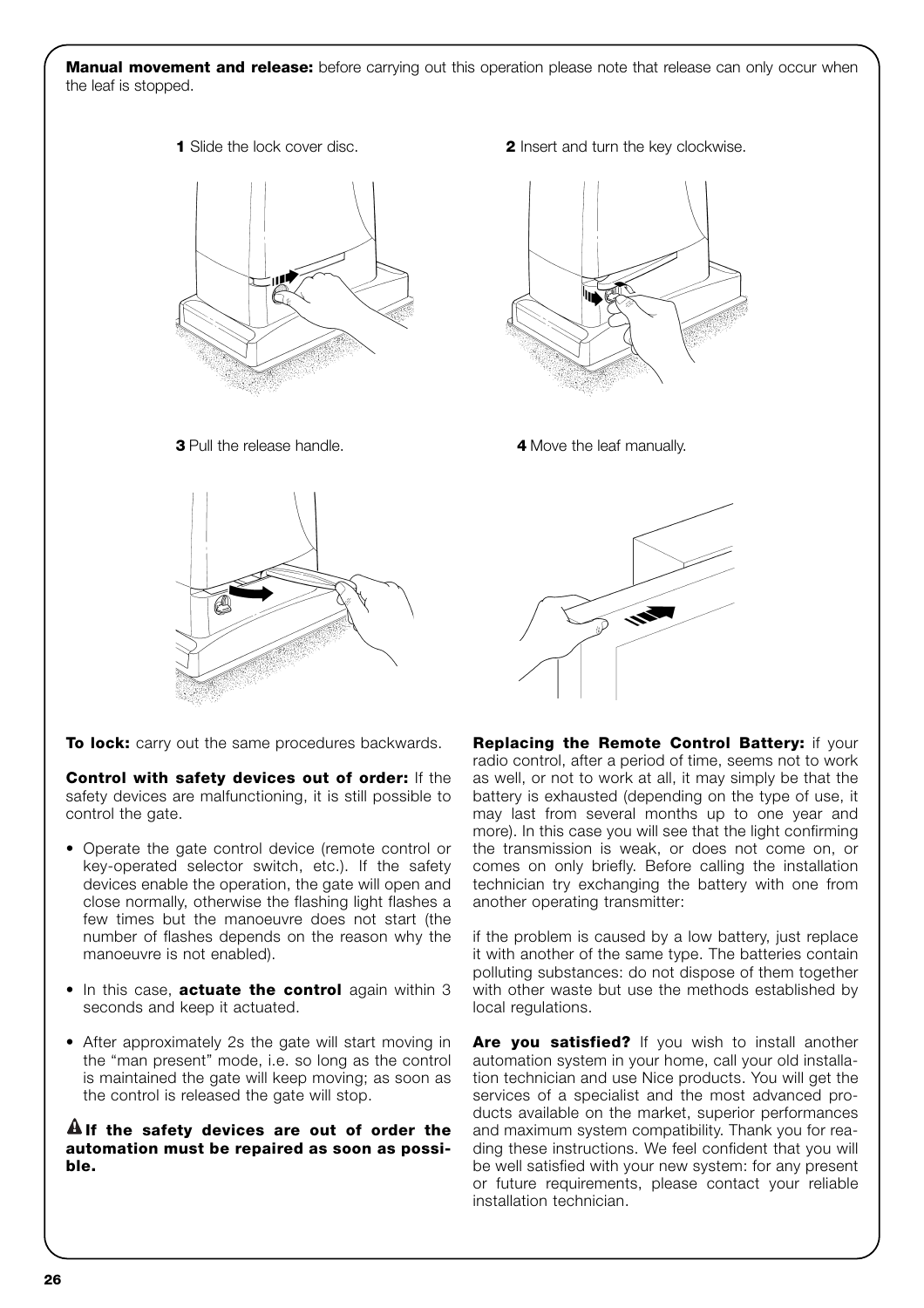# **Declaration of conformity** */ Declaration of Conformity*

Nota: Il contenuto di questa dichiarazione corrisponde a quanto dichiarato nel documento ufficiale, depositato presso la sede di Nice S.p.a., e in particolare all'ultima revisione disponibile prima della stampa del presente manuale. Il testo qui presente è stato riadattato per motivi editoriali.

Notes: The content of the present declaration corresponds to the latest available revision, before the printing of the present manual, of the document registered at the head offices of Nice S.p.a.. The original text of this manual has been readapted for publishing reasons.

Dichiarazione CE di conformità secondo Direttiva 98/37/CE, Allegato II, parte B (dichiarazione CE di conformità del fabbricante) *CE Declaration of Conformity according to Directive 98/37/EC, Annexe II, part B*

| Numero / Number                                                                                                    | 238/RUN                                                                                   | Revisione / Revision: 1                                                                                                      |
|--------------------------------------------------------------------------------------------------------------------|-------------------------------------------------------------------------------------------|------------------------------------------------------------------------------------------------------------------------------|
| The undersigned Lauro Buoro, managing director, declares under his sole responsibility that the following product: |                                                                                           | Il sottoscritto Lauro Buoro in qualità di Amministratore Delegato, dichiara sotto la propria responsabilità che il prodotto: |
| Nome produttore:<br>Manufacturer's name                                                                            | NICE s.p.a.                                                                               |                                                                                                                              |
| Indirizzo / Address                                                                                                | Via Pezza Alta 13, 31046 Z.I. Rustignè, Oderzo (TV) Italia                                |                                                                                                                              |
| Tipo<br>Type                                                                                                       | electromechanical gearmotor with incorporated control unit                                | Motoriduttore elettromeccanico 230Va.c. con centrale incorporata                                                             |
| Modello / Models                                                                                                   | RUN1800, RUN2500, RUN1800P, RUN2500P                                                      |                                                                                                                              |
| Accessori:<br>Accessories                                                                                          | Ricevitore radio mod. SMXI; SMXIS o ONEXI<br>SMXI radio receiver; PS124 emergency battery |                                                                                                                              |

Risulta conforme a quanto previsto dalla direttiva comunitaria: *Satisfies the essential requirements of the following Directives* 

98/37/CE (89/392/CEE modificata) DIRETTIVA 98/37/CE DEL PARLAMENTO EUROPEO E DEL CONSIGLIO del 22 giugno 1998 concernente il ravvicinamento delle legislazioni degli Stati membri relative alle macchine. *98/37/CE (ex 89/392/EEC) DIRECTIVE 98/37/EC OF THE EUROPEAN PARLIAMENT AND OF THE COUNCIL of June 22, 1998, for the harmonisation of the legislations of member States regarding machines.*

Come previsto dalla direttiva 98/37/CE si avverte che non è consentita la messa in servizio del prodotto sopra indicato finché la macchina, in cui il prodotto è incorporato, non sia stata identificata e dichiarata conforme alla direttiva 98/37/CE. *As specified in the 98/37/EC directive, the use of the product specified above is not admitted until the machine in which it is incorporated has been identified and declared as conforming to the 98/37/EC directive.*

Inoltre il prodotto risulta conforme a quanto previsto dalle seguenti direttive comunitarie, così come modificate dalla Direttiva 93/68/CEE del consiglio del 22 Luglio 1993:

*Furthermore, the product complies with the specifications of the following EC directives, as amended by the directive 93/68/EEC of the European Council of 22 July 1993:*

73/23/CEE DIRETTIVA 73/23/CEE DEL CONSIGLIO del 19 febbraio 1973 concernente il riavvicinamento delle legislazioni degli Stati membri relative al materiale elettrico destinato ad essere adoperato entro taluni limiti di tensione. *73/23/EEC DIRECTIVE 73/23/EEC OF THE COUNCIL of February 19, 1973 for the harmonisation of the legislations of member States regarding electrical equipment designed to be used within certain voltage limits.*

Secondo le seguenti norme armonizzate: EN 60335-1; EN 60335-2-103. *In compliance with the following harmonised standards: EN 60335-1; EN 60335-2-103.*

89/336/CEE DIRETTIVA 89/336/CEE DEL CONSIGLIO del 3 maggio 1989, per il riavvicinamento delle legislazioni degli Stati membri relative alla compatibilità elettromagnetica. *89/336/EEC DIRECTIVE 89/336/EEC OF THE COUNCIL of May 3, 1989, for the harmonisation of the legislations of member States regar-*

*ding electromagnetic compatibility.*

Secondo le seguenti norme armonizzate: EN 61000-6-2; EN 61000-6-3 *In compliance with the following harmonised standards: EN 61000-6-2; EN 61000-6-3*

Inoltre risulta conforme, limitatamente per le parti applicabili, alle seguenti norme: EN 60335-2-103; EN13241-1; EN 12453; EN12445; EN 12978. *Inoltre risulta conforme, limitatamente per le parti applicabili, alle seguenti norme: EN 60335-2-103; EN13241-1; EN 12453; EN12445; EN 12978.*

Oderzo, 7 Marzo 2004